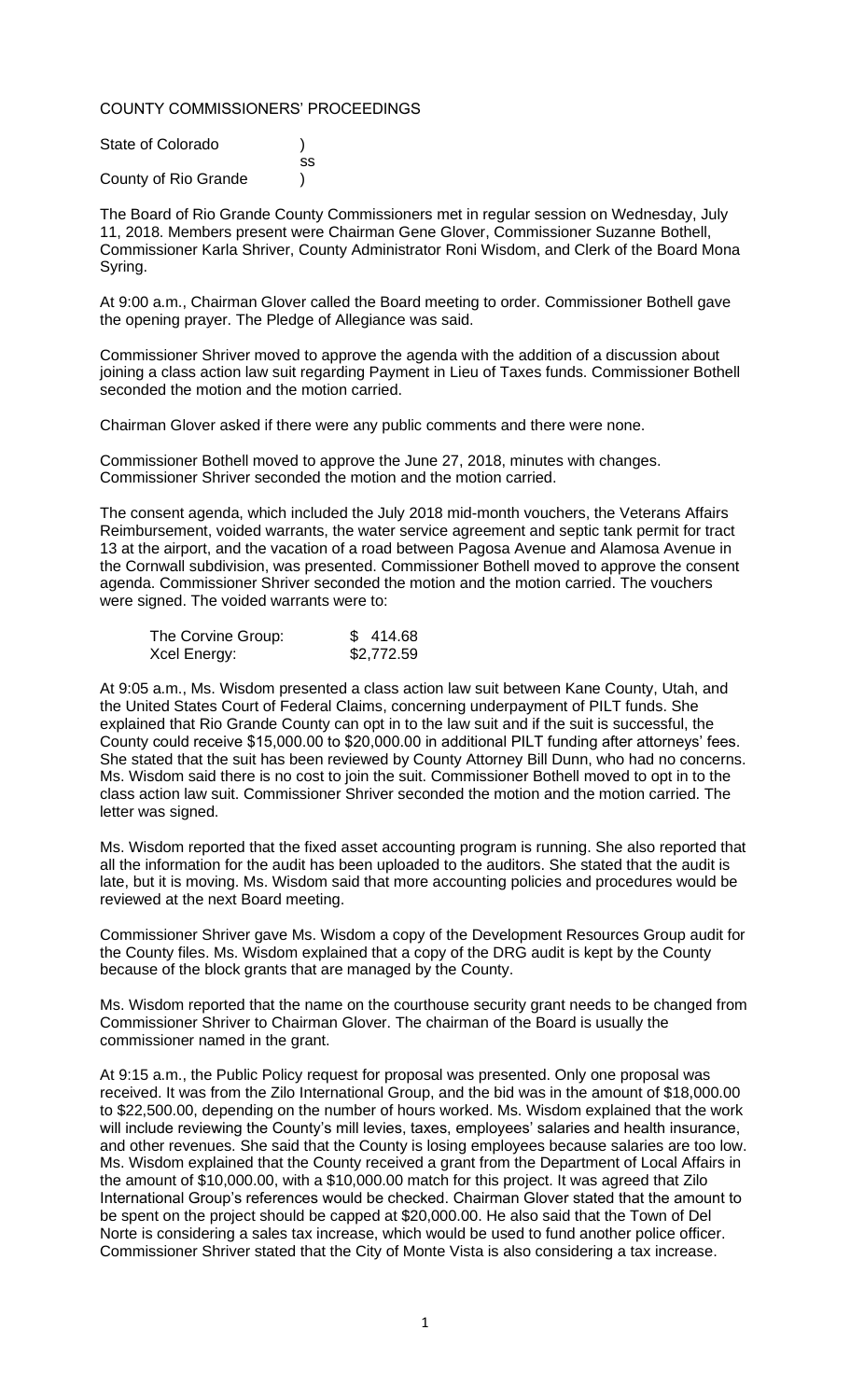At 9:20 a.m., Patrick Sullivan, Road and Bridge Department, was present to update the Board. He reported that work is complete on County Roads 29 and 13. On Monday, July 9, 2018, loose rock was brushed back on County Road 13. He also stated that drivers continue to speed on County Road 13. Commissioner Shriver reported receiving compliments regarding the Road and Bridge crew that worked on County Road 13, as well as comments that the road is nice. Commissioner Bothell asked if speeders will tear up the road. Mr. Sullivan said they would, and noted that the S-curves are rough. He said that contractors and delivery services are the main drivers who speed.

Mr. Sullivan reported that paving started on July 10, 2018, on County Road 8 North. He also reported that the bleachers have been busy; they will be used for South Fork Logger Days next week. He said that roadside mowing continues, with more to do.

Mr. Sullivan reported that the Department conducted maintenance at the livestock pavilion at Ski Hi Park. Panel brackets were cut by someone who used the building. He also reported that the City of Monte Vista is using the County's electrical power to light the new sign at Ski Hi Park. Commissioner Bothell asked if Mr. Sullivan knew who cut the brackets at the pavilion. Mr. Sullivan said he did not know, and suggested that a walk-through be conducted with renters before the building is used. Commissioner Shriver said that the City of Monte Vista used to do this, and Ms. Wisdom added that the City does not do this now. Chairman Glover stated that a procedure needs to be put in place, noting that inspections and damage deposits are needed. Ms. Wisdom stated that the cost of repairs to the pavilion was \$1,100.00 in Road and Bridge Department time, and said that a \$100.00 damage deposit would not have covered this.

Commissioner Bothell asked if the pavilion could be padlocked. Mr. Sullivan explained that there is an open lane between the pavilion and the McMullen Building, which serves as an expensive parking lot. Mr. Sullivan said he would not mind conducting the inspections. Commissioner Bothell stated that users should be charged for any repairs caused by their rental of the building. Commissioner Shriver stated that 4-H clubs use the pavilion however they want to use it. Chairman Glover suggested meeting with the 4-H community to discuss policy. Mr. Sullivan asked who pays for the power at the pavilion. Ms. Wisdom said the County pays for the power. Commissioner Shriver noted that one meter is used by the carnival.

Ms. Wisdom suggested that the Board consider donating the pavilion to the City of Monte Vista. Commissioner Shriver stated that there was a meeting on July 10, 2018, regarding Ski Hi Park plans. She said this might be a good time to consider donating the pavilion. Chairman Glover said a rental policy is needed, and Commissioner Bothell suggested revising the current rental contract.

Mr. Sullivan reported that paving County Road 8 North will take six or seven days. He said the surfaces of County Roads 29 and 13 will be monitored. The Department will continue to grade roads and mow.

Mr. Sullivan reported that he and the Monte Vista police chief discussed a soft closure of Sherman Avenue after the concert on July 26, 2018. Flaggers will be used to control traffic. Mr. Sullivan is in favor of this for the sake of safety. He explained that all road closures must be approved by the BOCC. He said if this works, the policy may be developed for the future. The consensus of the Board was to approve the soft closure of Sherman Avenue after the concert. Mr. Sullivan stressed the importance of using qualified flaggers rather than citizens because of liability issues.

At 9:50 a.m., Randy Kern, Building Department, and Dixie Diltz, Land Use Department, were present to update the Board.

Mr. Kern reported that building permit revenues to date are in the amount of \$40,395.00. He said this seems light at the half-year mark, but there are four approved new single-family home plans that need to be sent out. Commissioner Shriver asked where the homes are being built. Mr. Kern stated the homes are located in Willow Park, Del Norte, south of Monte Vista, and southeast of Monte Vista. He said there are also partial plans that have been submitted for a home and garage. Mr. Kern said that renovation plans for the old El Rancho motel in Del Norte will be finalized this week; the motel will be called the Mellow Moon Lodge.

Mr. Kern reported that his inspection schedule has been busy, with inspections being done every day. He also said the Department has had some computer issues: the cable to the main router had to be replaced, at a cost of approximately \$800.00.

Commissioner Shriver asked Mr. Kern if he had been in touch with the person who has complained about a privy in Jasper. Mr. Kern said he contacted the owner of the privy, noting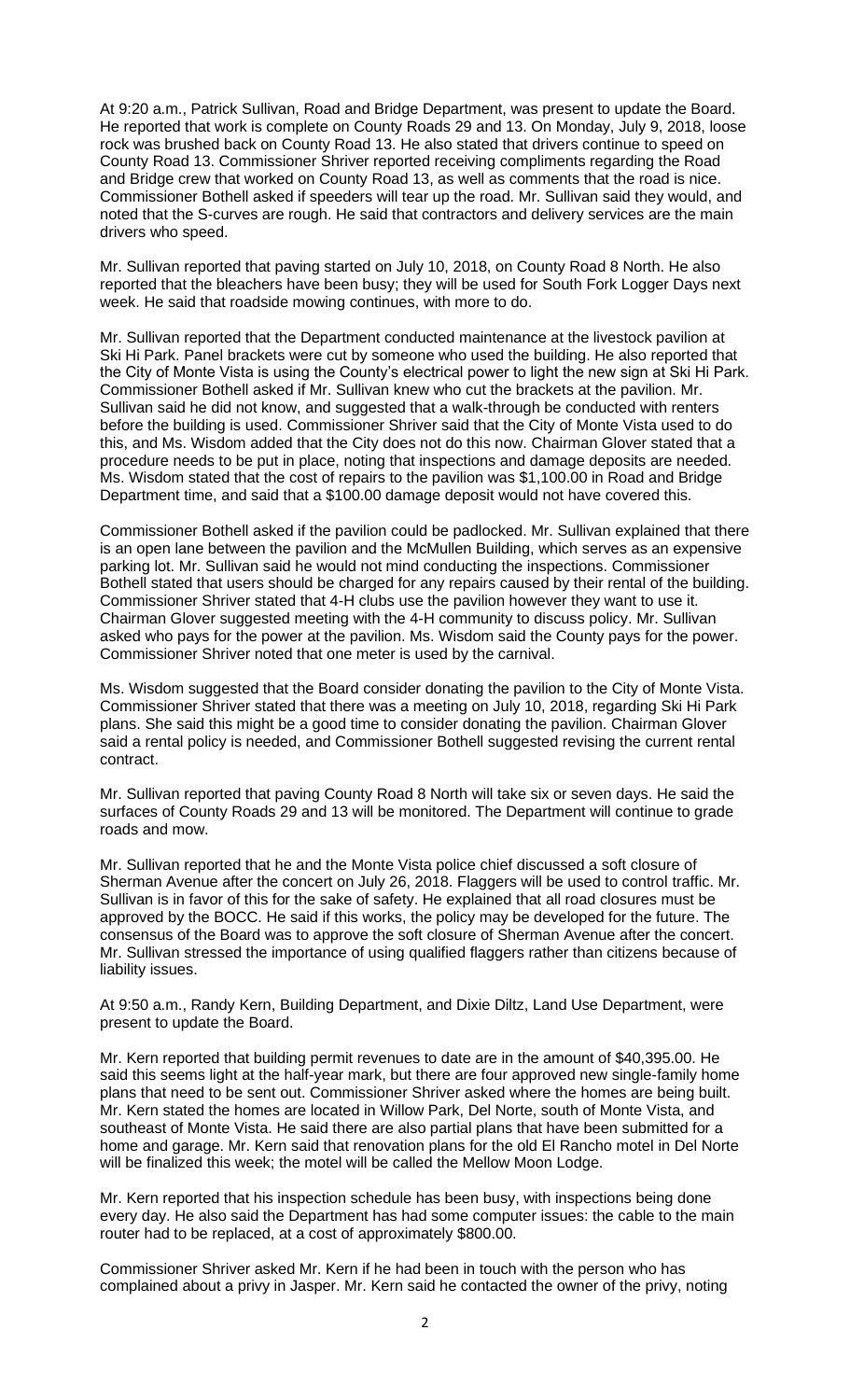that he could not contact the complainant because the letter was sent anonymously. Commissioner Shriver said that the complainant participated in the recent Summitville tour, and she will provide his name to Mr. Kern.

Mr. Kern said that the concern of the complainant was how close the privy is to the spring, which is owned by the Jasper homeowners association. He said the privy is 250 feet from the spring, which is acceptable. Commissioner Shriver suggested that a letter about the privy and the spring be sent to the homeowners association. Mr. Kern said that the complaint came from an individual rather than the association.

Ms. Diltz reported that she is working on the request for proposal for the revision of the County's land use code book. She said it will be posted next week, when she receives the contract from the State.

Ms. Diltz reported that she has finished 12 Planning Institute of Colorado certification courses. She said that she needs to take one to two continuing education hours from the International Code Council to maintain her permit tech certificate before October 2018.

Ms. Diltz reported receiving questions about zoning from realtors. She also said that there have been blight complaints.

Commissioner Bothell stated that the property on Highway 112, south of Center, looks better. Chairman Glover explained that the blight was simply moved from one side of the house to the other. Ms. Diltz said there has been some clean up on this property and she will drive by again.

Ms. Diltz reported that there is probably a family camping on County Road 15. Mr. Kern said the family has talked about building a home on the property but has not yet. Commissioner Bothell asked if a property owner can build a shed if he or she has a building permit. Mr. Kern said the both a house and an accessory building can be permitted.

At 10:05 a.m., County Assessor J.J. Mondragon was present. She reported that there were 14 adjusted protests to property valuations; nine protests were denied. She reported that some adjustments were made on vacant land. The valuation for assessment purposes of all taxable real property in the County for 2018 is \$171,956,120.00, subject to approval by the Board of Equalization, the State Board of Assessment of Appeals, and the State Board of Equalization. The valuation for assessment purposes of all taxable possessory interests in the County for 2018 is \$23,460.00, subject to approval by the County Board of Equalization, the State Board of Assessment of Appeals, and the State Board of Equalization. The valuation for assessment purposes of all taxable personal property in the County for 2018 is \$11,586,586.00, subject to approval by the County Board of Equalization, the State Board of Assessment of Appeals, and the State Board of Equalization.

Ms. Mondragon reported that the value of personal property increased by \$4 million and there were no protests. The State assessed value has been reduced. The railroad paid a portion of its property taxes in Costilla County. Ms. Mondragon stated that personal property is taxed at a rate of 29 percent. Businesses are taxed; fixtures are taxed; inventory is not taxed.

Ms. Mondragon asked if the County has a list of vacation rentals. She said the Assessor's Office received a list from the Town of South Fork. Commissioner Shriver explained that the County receives lodging taxes. Commissioner Bothell asked if the rentals were commercial rentals, and Ms. Mondragon stated that they are residential rentals, which can be charged for personal property. The personal property has to be worth \$350.00 or more.

At 10:15 a.m., pursuant to C.R.S.25-6-402(4)(f), Commissioner Shriver moved to go into executive session for personnel reasons. Commissioner Bothell seconded the motion and the motion carried.

At 10:55 a.m., the Board came out of executive session and the meeting resumed.

At 11:00 a.m., Mark Rudolph and Mary Boardman, Colorado Department of Public Health and Environment, Angie Krall, US Forest Service, Jesse Avilles, Environmental Protection Agency (by telephone), and Christy Borchers, Project Manager (by telephone), were present to discuss the Summitville project.

Mr. Rudolph introduced Ms. Boardman, who will be replacing him after the land transfer with the Forest Service is complete. Ms. Boardman is familiar with the Summitville site.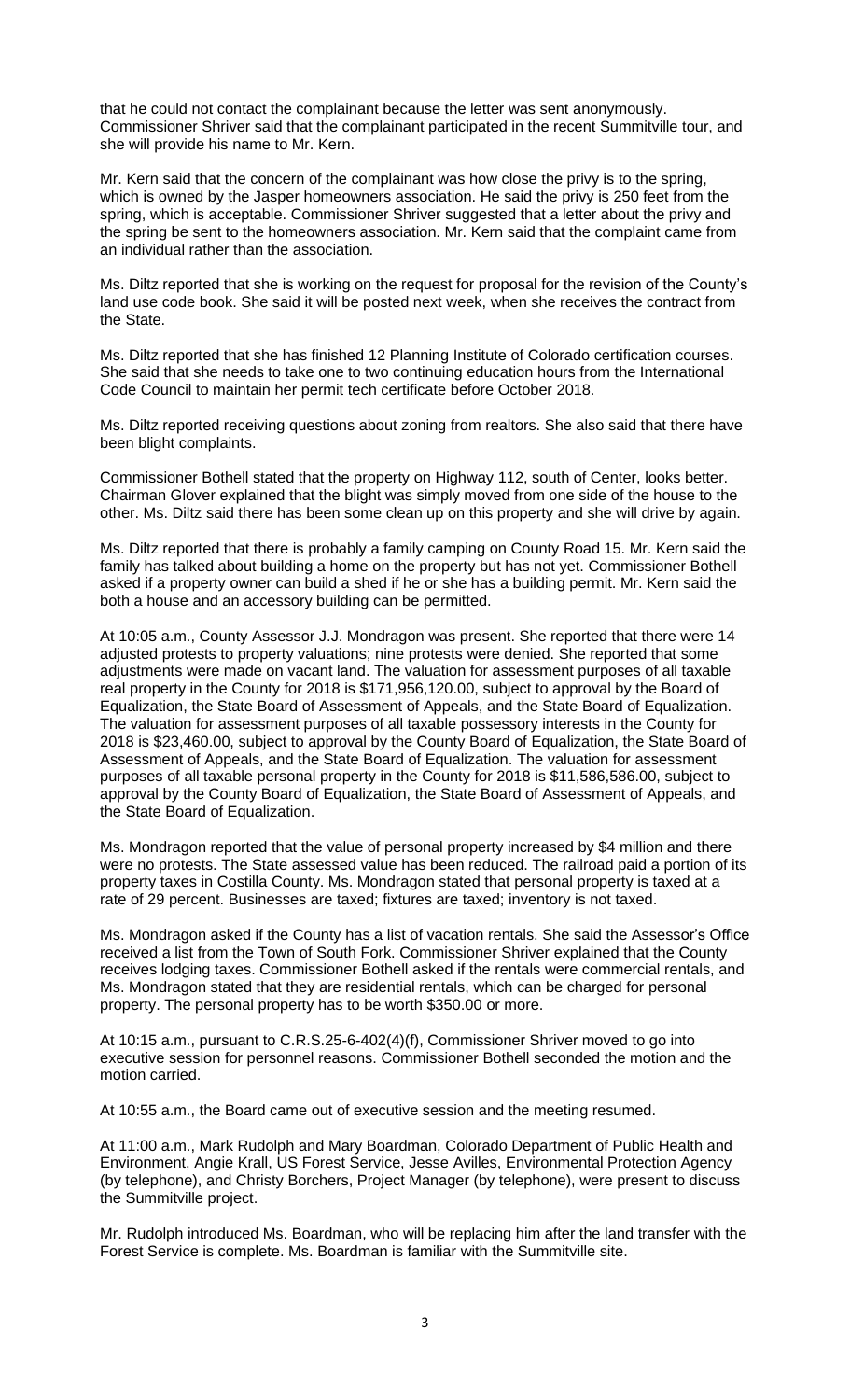Commissioner Shriver reported that the tours of Summitville on June 29 and 30, 2018, went well. She said 115 to 120 people participated. Ms. Krall conducted walking tours of the site, and Ms. Boardman and Mr. Avilles conducted driving tours of the water treatment plant and the mines. Commissioner Shriver also said that the Great Divide Mountain Bike riders stopped to tour the area.

Commissioner Shriver asked Mr. Rudolph for an update on the project. Mr. Rudolph reported that he is waiting for a contract from the State that will provide the funding to hire Alpine Archeological Consultants and Ms. Borchers in advance of the land transfer. The contract should be completed by the end of next week. Two weeks after the contract is complete, Alpine Archeological Consultants can begin the field work and complete it this year. Ms. Krall stated that the appraisal of the land needs to be current, and noted that Tom Malecek is working to keep the process moving. She said the National Environmental Policy Act information is attached to the process. She said that the goal is to complete the land transfer by fall. Mr. Rudolph explained that the cabin preservation documents need to be completed first, but this will not hold up the rest of the process.

Ms. Boardman reported that the water treatment plant is running. She said that due to the limited snowpack this year there is less water to treat. There are no major issues. Mr. Rudolph reported that because of the spruce kill, defensible space mitigation may be done. He asked if special consideration would be needed in order to cut trees. Chairman Glover and Commissioner Shriver said no special consideration would be needed. Ms. Wisdom added that a wood chipper is available for use in South Fork at the fire department.

Commissioner Shriver asked if the Park Creek fire caused the need for evacuation. Mr. Rudolph said the area was evacuated for three days. He stated that the evacuation plan has been kept active since the West Fork fire. Ms. Wisdom asked for a copy of the plan so it can be given to the County's emergency manager and the fire districts.

Commissioner Shriver reported that the private land owners, who will be affected by the land transfer, are moving forward. Mr. Rudolph added that owners of the last parcel visited the area and were impressed by the ongoing preservation work. The quit claim deed for this parcel was sent to County Attorney Bill Dunn.

Mr. Rudolph reported that the covenants are being revised and recorded. They no longer include the County and Forest Service parcels. When the covenants are reviewed by the EPA, they will be available for the BOCC to review.

Mr. Avilles reported that the tours went well. Commissioner Shriver told Mr. Avilles that earlier in the meeting it was learned that the person complaining about the Jasper privy had complained anonymously. (The complainant had spoken to Mr. Avilles during the tour.) Randy Kern, Building Department, joined the meeting to further explain the situation (see above).

Ms. Krall presented information about Colorado Preservation, Inc.'s Most Endangered Places project. She said that applying for Summitville to become a Most Endangered Place would provide an opportunity for people to learn about Summitville and to obtain grants. She said that as either a preservation site or an endangered place, covenants could be drafted and State funding could be obtained to move the cabin to County ownership. A value added preservation plan could be drafted with the Rio Grande Watershed Emergency Action Coordination Team, Adams State University, and the Forest Service.

Ms. Krall said that Ms. Borchers has participated in this program and is a good grant writer. Commissioner Shriver explained that the vision is to include ideas for Summitville from the public. Ms. Krall noted that heritage tourism is more lucrative than arts tourism. Heritage tourists are destination oriented and spend money while in the area. She said that the area needs some trail maintenance and signage.

Ms. Krall stated that there are 117 endangered sites in Colorado. She said there are long-term grants that fund these sites. This year's application is due August 15, 2018, but Ms. Krall said an application can be made in the future. She added that an application is being made for the fluorspar mine in Hinsdale County. Summitville could be tied into this site, as well as Creede and Platoro. Ms. Krall said this would be a chance to reframe the Summitville site from a Superfund site to a historical site. She said there are opportunities to create trails from Forest Service land to the Summitville town site, which is on County land.

Ms. Krall explained that Colorado Preservation, Inc. is a source for networking and galvanizes stakeholders. Commissioner Shriver stated that there is no commitment to spending money if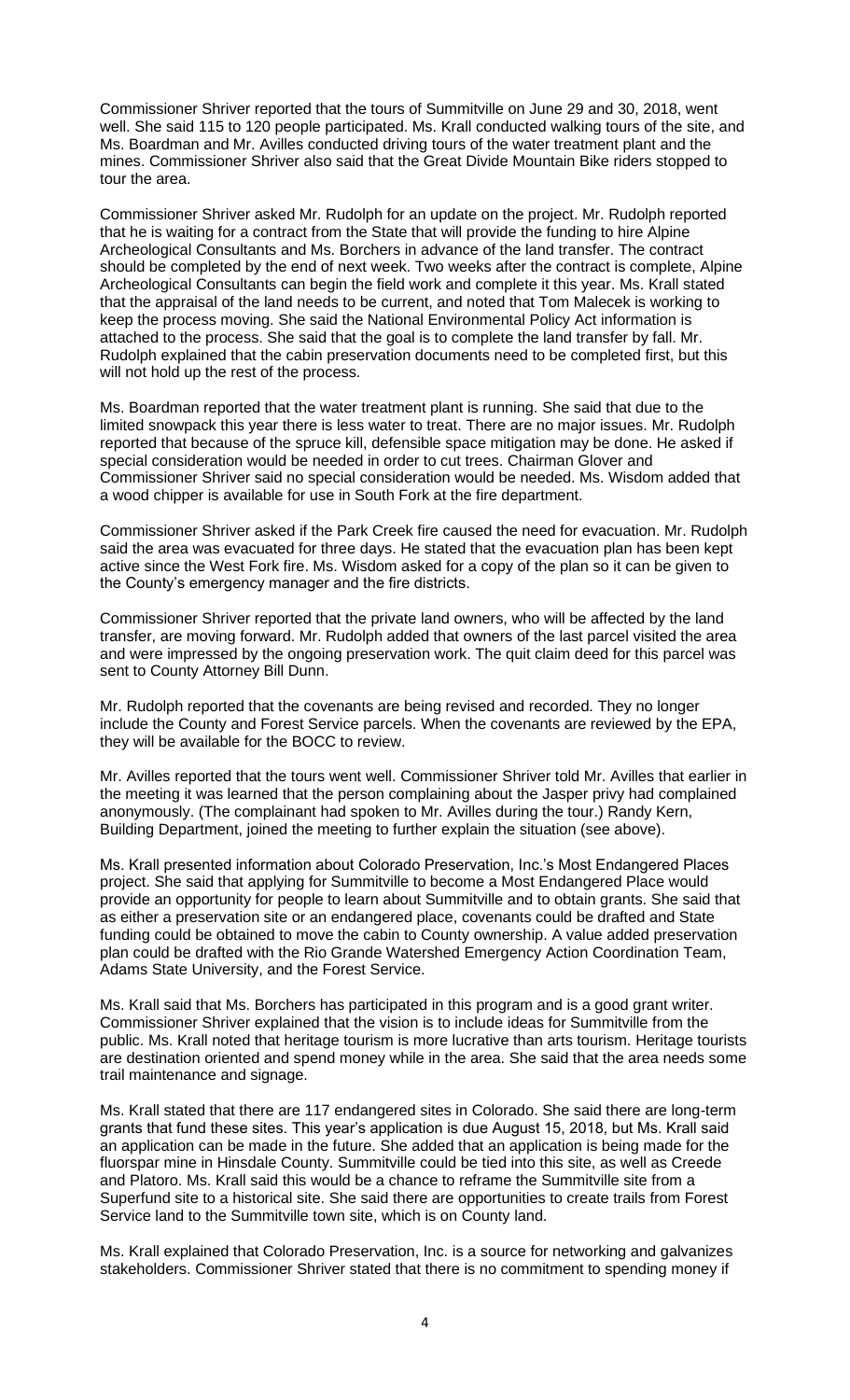an application is submitted. The application would simply set up the process for the future, which would include public input. Ms. Krall said the investment of time would be worth it.

Mr. Avilles expressed concern about the price of preservation, and asked if there is an estimate of costs to be incurred. Mr. Rudolph explained that the Endangered Places application is for structures. Rather, it is a way to bring awareness to the area. Ms. Krall said the preservation plan will show an estimate of the costs to stabilize the area and to restore the area. The basic preservation plan includes trails and some repairs to structures.

Ms. Boardman asked if there is an application fee, and Ms. Krall said there is not. Ms. Borchers said that being on the list of endangered places is helpful and once a site is on the list, it will not be taken off. The site then has access to State assistance and marketing. She explained that the Ute Ulay Mill and Town site was not chosen as an Endangered Place with its first application. CPI only chooses a few sites each year, but sites can reapply. Commissioner Shriver asked if Summitville should be designated as historically significant. Ms. Krall said it should, which is now a gain for the County. She said the cabin can also be leveraged as a benefit to the County, if the County designates it as historically significant. She said this process can be done locally through a resolution. When the resolution is complete, State funding can be obtained.

Kristy Borchers explained that Hinsdale County commissioners simply voted to designate the Ute Ulay site as historically significant, and then they were able to apply to the National Historic Register. The property was kept as Hinsdale County property.

Commissioner Shriver asked if there was a cost to apply for Summitville to be chosen as a Most Endangered Place. Ms. Borchers said there was no cost. She added that these projects are exciting because they build off one another throughout the region. Commissioner Shriver recommended that the BOCC designate Summitville as historically significant, then apply to become a Most Endangered Place. Commissioner Bothell asked if the application would have to be made every year or if it would carry over from year to year. Ms. Krall said she believes the application carries over, noting that the application is easy to complete; she offered to complete it for Summitville.

Ms. Wisdom stated that nothing can be done with the Superfund part of the site. However, Mr. Rudolph said there might be opportunities that can be discussed with the State and the EPA. All inquiries will be entertained. He said that housing could be built for people who want to study the Superfund site. Because the site is vacant during the winter, there might be opportunities for snow cat skiing with certain restrictions. Mr. Avilles said there might be opportunities for passive enjoyment of the site, but nothing could be done that would damage the site. Mr. Rudolph said that in the summer, people need to be kept safe from dump trucks moving through the area. Commissioner Shriver said that other businesses might be interested in the area.

Ms. Wisdom stated that all the partners in the project need to support the efforts. Mr. Rudolph said that the State will provide a letter of support for the application to become a Most Endangered Place. Commissioner Bothell asked if the entire site would be considered a Most Endangered Place. Ms. Krall said the designation is for the structures. She added that interpretive signs help establish the feeling of "place." She said these are the last structures that exist at Summitville, and this includes a structure on the Superfund site, but not the Superfund site itself.

Commissioner Shriver recommended moving forward with the Most Endangered Place application with Ms. Krall's assistance. She said there is no downside to this and it sets up the area for the future. Commissioner Bothell said there is no "maintenance nightmare." Ms. Borchers reiterated that a site is rarely taken off the list. Commissioner Bothell moved to approve Ms. Krall's making the application for Summitville to become a Most Endangered Place. Commissioner Shriver seconded the motion and the motion carried.

Commissioner Shriver moved to designate Summitville as a historically significant site. Commissioner Bothell seconded the motion and the motion carried. Commissioner Bothell asked if the State would provide a letter of support, and Mr. Rudolph said it would. Mr. Avilles also offered a letter of support from the EPA. Ms. Krall said this is a phased approach to preservation. Mr. Rudolph said that Adams State's work at Fort Garland is complete and a new project like Summitville might be needed.

Ms. Krall stated that the Colorado Tourism Roadmap contains information on heritage tourism. She also said that the Alamosa Tourism Board is a good resource.

At 12:10 p.m., the meeting recessed.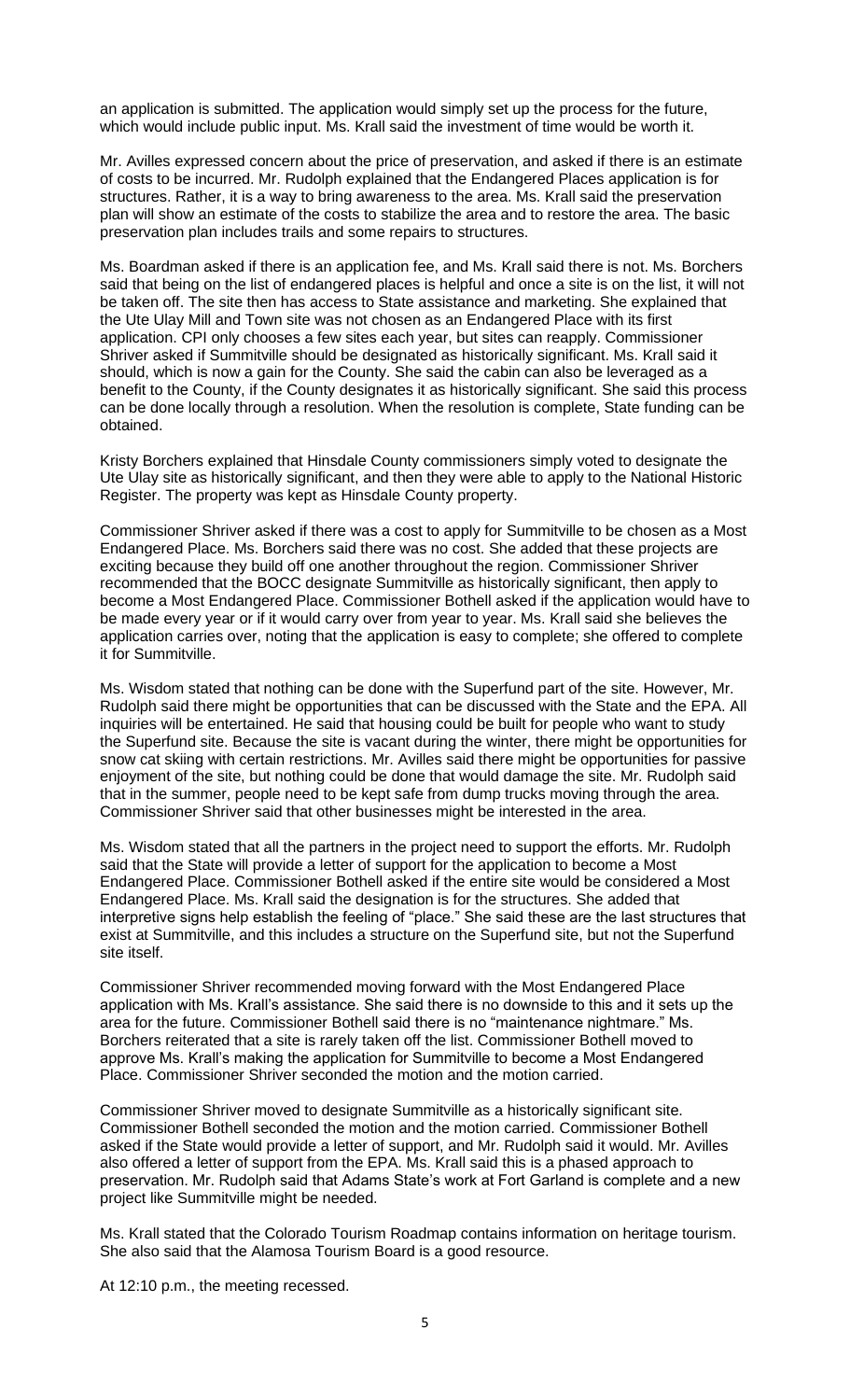At 1:17 p.m., the Board meeting resumed.

Commissioner Bothell reported that the State Emergency Medical and Trauma Services Advisory Council meeting was moved from Alamosa to Denver because of the Spring Fire. The Council may meet in Alamosa in October.

Commissioner Bothell reported that the Regional Emergency and Medical Trauma Services Advisory Council is revising its bylaws. They will be complete on July 13, 2018, and presented to the San Luis Valley County Commissioners.

Commissioner Bothell reported that she was in the Emergency Operations Center the day after the Spring Fire started. She said it was very interesting.

Commissioner Bothell reported that reminders of Hazmat dues will go out shortly.

Commissioner Bothell reported that tele-med mental health services may be available at the jail on a per call basis. Pricing is being sought.

Commissioner Shriver reported that she is on a San Luis Valley County Commissioners committee to address drugs and crime. Costilla County Commissioner Lawrence Pacheco and Assistant District Attorney Ashley McCuaig are also on this committee. A discussion regarding organizing and funding a task force will take place after the November election.

Commissioner Shriver reported that the Antique Iron Club is looking for a space to display its tractors. The parking lot across from the Rio Grande County Museum is being considered. This space was mentioned at an earlier meeting for use as an electric car charging station. Ms. Wisdom said that there might be an area for a smaller charging station.

Commissioner Shriver reported that renovating Ski Hi Park will be a long project. She recommended that the County discuss the pavilion and McMullen Building with the City of Monte Vista. The County has a 50-year lease on the property from Monte Vista.

Chairman Glover reported that he attended a meeting on overcrowding in jails. He said that all jails are affected by this. He said that a bill is being drafted to provide more funding for the District Attorney. Underfunded courthouses were also discussed at this meeting. Chairman Glover said that the roundtable also discussed counties working together with the same goals and including a mental health component. He said that a single group is needed to organize these efforts.

At 1:30 p.m., Gabor Silkosi and Jeff McNeilly, American Fidelity, were present to discuss employee investment and benefit opportunities. Some of American Fidelity's other county customers include Huerfano, Elbert, Kiowa, Otero, and Crowley Counties. The company works with educators and public sector employees, and takes an active interest in entities that support and benefit counties, such as CCI. The company has an A+ rating and has been in the top 100 companies to work for the last 14 years. All policies are underwritten by American Fidelity. Mr. Silkosi said that if an employee changes his or her health insurance to an American Fidelity policy, the premium cost will not change much. Commissioner Shriver asked if American Fidelity works with schools in the Valley. Mr. Silkosi said American Fidelity works with 80 percent of the schools in Colorado. Mr. McNeilly stated that American Fidelity is unique because its employees are salaried rather than commissioned employees.

American Fidelity currently has active billing with Rio Grande County. Expanding available benefits will simply add to this billing. Ms. Wisdom said that there is no information on the other benefits that the County could offer its employees.

Mr. Silkosi explained that American Fidelity will educate, communicate, and activate with each employee. Options will be presented to each employee to fit his or her needs. This will be a consistent, annual process and relationships will be built over time. Commissioner Shriver clarified that these are elective benefits and would not be required of employees. Mr. Silkosi said that taking advantage of any American Fidelity benefits is voluntary; the only mandatory piece is that American Fidelity will meet with each employee whether or not the employee signs up for benefits. He said that at the end of each session, each employee will receive a copy of his or her "hidden paycheck," which will outline all benefits to the employee, noting what is paid by the County, taxes, etc. He stated that every employee will have the option to participate.

Mr. Silkosi, Mr. McNeilly, and the Board discussed flexible spending accounts, health savings accounts, and medical gap plans.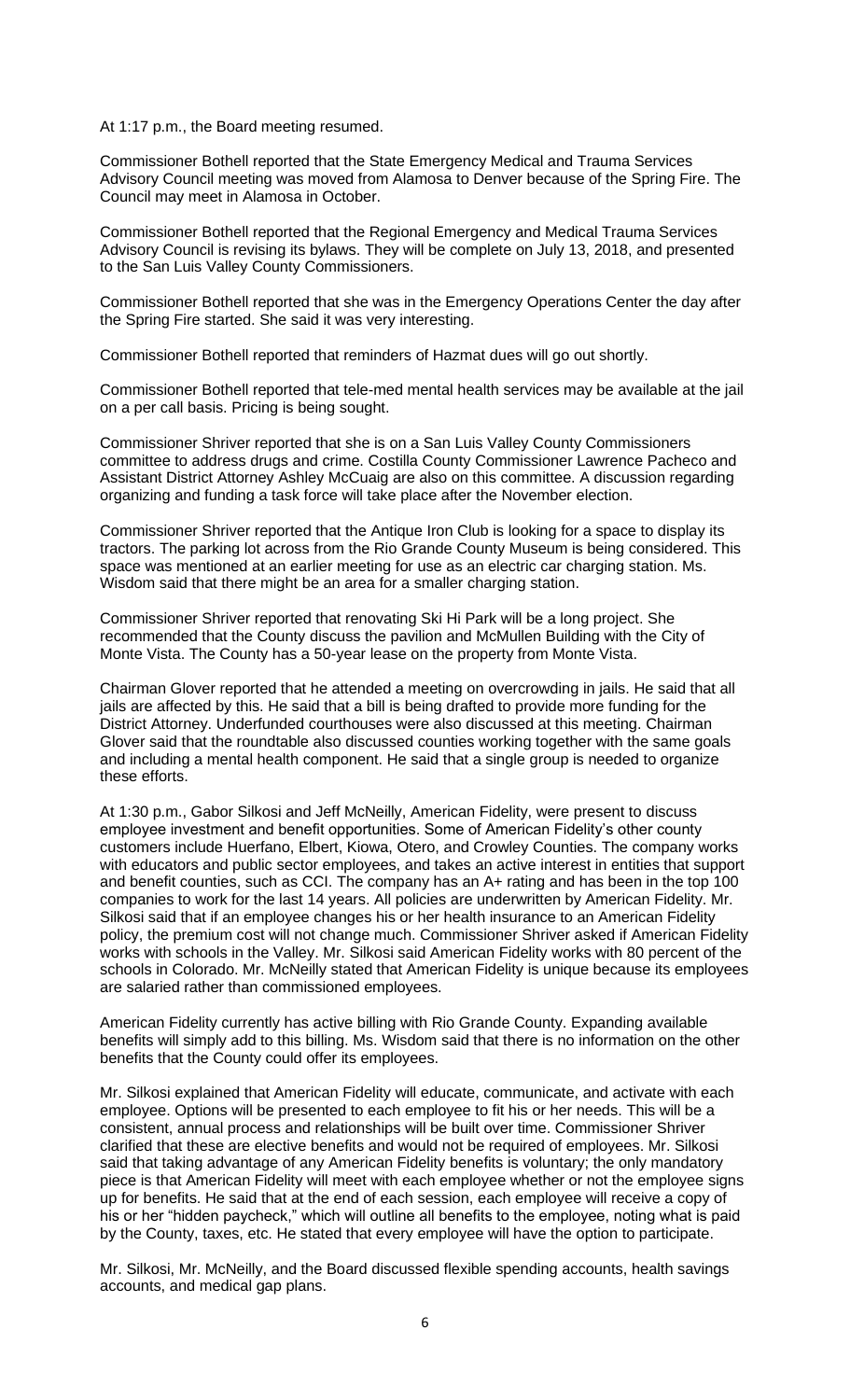Mr. Silkosi explained that group meetings will be held with employees where a full summary of benefits would be described. Then each employee will be given an opportunity to make an online or in-person appointment with an American Fidelity representative. He said that there is usually 40 percent participation in the health savings account benefit. Mr. McNeilly explained that American Fidelity will work with CTSI to understand how the County health plan works so employees will understand all the parts of the American Fidelity plans and make good decisions.

Chairman Glover said it is good that American Fidelity employees are not commissioned. Mr. Silkosi said employees have sales quotas, so they have to sell. However, so much is provided by American Fidelity to support the employees, that it is possible for them to concentrate on sales.

Ms. Wisdom asked what the timeframe to sign up would be for new employees. Mr. Silkosi said this would be up to the County. American Fidelity would meet with new employees and also offer self-enrollment.

Commissioner Bothell noted that pre-existing conditions are not covered for 12 months under American Fidelity's high deductible health plan. Mr. Silkosi said this would be determined on a case-by-case basis. He said that American Fidelity would not work against an employee's best interest. Mr. Silkosi said that benefits could be enacted in August; enrollment could be completed in September; communication with employees could be completed in October; and final enrollment could be completed in November.

At 2:00 p.m., the meeting was adjourned.

Attest:

| Gene Glover, Chairman | Mona Syring        |
|-----------------------|--------------------|
| Chairman of the Board | Clerk of the Board |

COUNTY COMMISSIONERS' PROCEEDINGS

State of Colorado (a) ss County of Rio Grande (1)

The Board of Rio Grande County Commissioners met in regular session on Wednesday, July 25, 2018. Members present were Chairman Gene Glover, Commissioner Suzanne Bothell, County Administrator Roni Wisdom, and Clerk of the Board Mona Syring. Commissioner Karla Shriver was absent.

At 9:00 a.m., Chairman Glover called the Board meeting to order and gave the opening prayer. The Pledge of Allegiance was said.

Commissioner Bothell moved to approve the agenda with the deletion of the wolf resolution and the addition of a clarification regarding vouchers. Chairman Glover seconded the motion and the motion carried.

Chairman Glover asked if there were any public comments and there were none.

Commissioner Bothell moved to approve the July 11, 2018, minutes with changes. Chairman Glover seconded the motion and the motion carried.

The consent agenda, which included the July 2018 end-of-the-month vouchers, July 2018 payroll, letters of support, and approval of tax lien assignments, was presented. Commissioner Bothell moved to approve the consent agenda. Chairman Glover seconded the motion and the motion carried. The vouchers were signed. The letters of support were signed and included:

- Colorado Water Conservation Board, for the Colorado Water Plan grant application for the Del Norte Riverfront Project
- SLV Development Resources Group, for the Rio Grande Hospital Enterprise Zone application
- SLV Development Resources Group, for the SLV Great Outdoors Enterprise Zone application
- Great Outdoors Colorado, for an open space application for the Fuchs Ranch

7

Mona Syring Clerk of the Board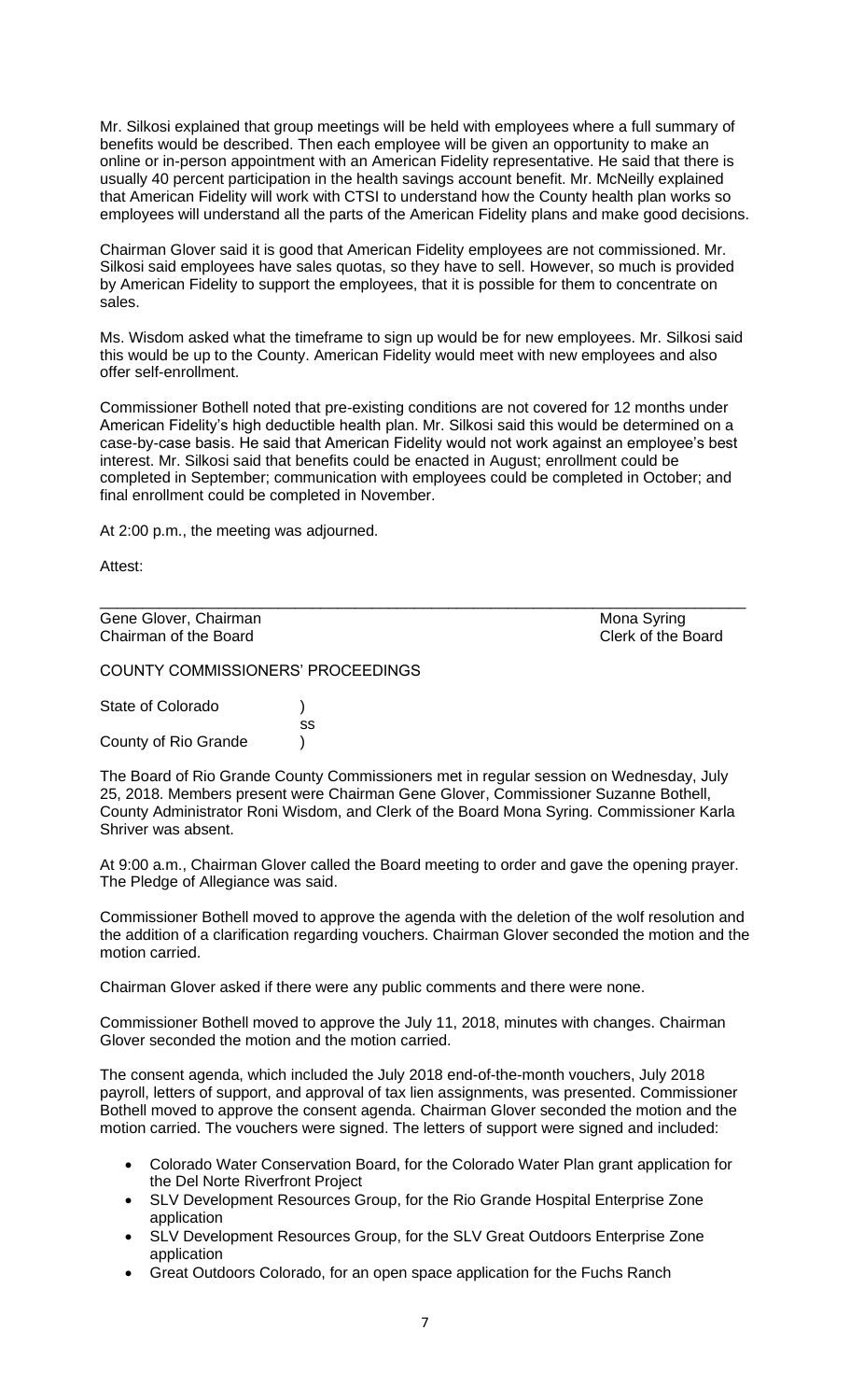At the request of the Treasurer, the following tax lien assignments have been approved and signed:

Tax certificate #7797 is assigned to Scott Holman. Assessed owner is Edward C. Tietig. Property is located at Lot 16, Block 19, Alpine Village No. 5. Schedule: 19304 27013, for tax year 2014, in the amount of \$90.89.

Tax certificate #7521 is assigned to Trenton Boudreaux. Assesed owner is Graham and Boudreaux. Property is located at Lot 2, Block 14, Alpine Village No. 3. Schedule 21250 14001, for tax year 2014, in the amount of \$213.27.

Tax certificate #7779 is assigned to Faretta Downing. Assessed owner is Edward C. Tietig. Property is located at Lot 12, Block 23, Alpine Village No. 7. Schedule 19303 19008, for tax year 2014, in the amount of \$84.54.

Tax certificate #7824 is assigned to Lynne Harms and Jerry Ellenberger. Asseseds owner is Edward C. Tietig. Property is located at Lot 10, Block 15, Alpine Village No. 3. Schedule 21250 15010, for tax year 2014, in the amount of \$90.63.

Tax certificate #7838 is assigned to Teresa and Kevin Petty. Assessed owner is Edward C. Tietig. Property is located at Lot 18, Block 17, Alpine Village No. 1. Schedule 21251 17013, for tax year 2014, in the amount of \$134.05.

Tax certificate #7857 is assigned to Shirley Swan Irr. Trust. Assessed owner is Edward C. Tietig. Property is located at Lot 12, Block 30, Alpine Village No. 2. Schedule 21252 30009, for tax year 2014, in the amount of \$133.06.

Tax certificate #7814 is assigned to Richard S. Tetu. Assessed owner is William L. Salyers. Property is located at Lot 3, Block 11, Alpine Village No. 3. Schedule 21250 11003, for tax year 2014, in the amount of \$282.14.

## **July 2018 Mid-Month Vouchers (including second run)**

| <b>Adamson Police Products</b><br>Acct Co521/Pino<br><b>All Truck and Trailer</b><br><b>Switch Assembly Steering</b><br>Acct# 1935<br>Alta Fuels, LLC<br>American Electric Company<br>3 Lights/Lamps for the Annex Building<br>Antonio Martinez<br>Monthly Pay for June 2018<br>Rental Portable Restrooms Biweekly<br>Brown's Septic Svc Inc.<br><b>CATA-Co Assn Tax Appraisers</b><br>CATA Registrations/Carden/Trujillo<br><b>CDHS Central Accounting</b><br>CDHS<br>7198524781<br>CenturyLink<br>CenturyLink<br>Telephone<br>Co Dept. of Pub Hith & Env<br>Account 03-14 Isds Fees/"12" OWTS X \$20.00<br>Co Division of Oil and Public<br>Safety<br><b>Elevator Certificate</b><br>Sales Tax for June 2018/01277561-0001<br>Colorado Depart. of Revenue<br>Co Grants Guide/Rural Municipal/Gov<br><b>Community Resource Center</b><br>Subscription<br><b>Conduent Business Solutions,</b><br><b>LLC</b><br><b>Monthly Computer Services</b><br>Coordinator Salary Last 1/2 of June<br>Cynthia Ford<br>Coordinator Salary July 1st Week<br>Cynthia Ford<br>Miles and Verizon<br>Cynthia Ford<br>Cynthia Ford<br>Miles for June 19 2018<br><b>District Attorney Office</b><br>7th Portion of the 2018 Budget<br>Vanquish Herbicide<br>DP Ag Services<br>Hi-Dep Herbicide/Rangestar<br>Herbicide/Vaporgard/Locktite<br>DP Ag Services<br>\$936.85<br>El Paso County Coroner<br>Autopsy<br>Endpoint Direct, Inc.<br><b>Postage Deling Notices</b><br>Acct# 3737546/Rigid Long Arm Kit/Easy Wedge<br>Inflatable/Uniforms<br>Galls, LLC<br><b>GCR Tire Center/Tds</b><br>Cust# 636802<br><b>Great America Financial</b><br>Gunbarrel Station, Inc.<br>Inv Cont - 560202 560269 | <b>VENDOR</b> | <b>SERVICE</b> | AMOUNT      |
|------------------------------------------------------------------------------------------------------------------------------------------------------------------------------------------------------------------------------------------------------------------------------------------------------------------------------------------------------------------------------------------------------------------------------------------------------------------------------------------------------------------------------------------------------------------------------------------------------------------------------------------------------------------------------------------------------------------------------------------------------------------------------------------------------------------------------------------------------------------------------------------------------------------------------------------------------------------------------------------------------------------------------------------------------------------------------------------------------------------------------------------------------------------------------------------------------------------------------------------------------------------------------------------------------------------------------------------------------------------------------------------------------------------------------------------------------------------------------------------------------------------------------------------------------------------------------------------------------------------------------------------------------------------------------|---------------|----------------|-------------|
|                                                                                                                                                                                                                                                                                                                                                                                                                                                                                                                                                                                                                                                                                                                                                                                                                                                                                                                                                                                                                                                                                                                                                                                                                                                                                                                                                                                                                                                                                                                                                                                                                                                                              |               |                | \$77.95     |
|                                                                                                                                                                                                                                                                                                                                                                                                                                                                                                                                                                                                                                                                                                                                                                                                                                                                                                                                                                                                                                                                                                                                                                                                                                                                                                                                                                                                                                                                                                                                                                                                                                                                              |               |                | \$114.48    |
|                                                                                                                                                                                                                                                                                                                                                                                                                                                                                                                                                                                                                                                                                                                                                                                                                                                                                                                                                                                                                                                                                                                                                                                                                                                                                                                                                                                                                                                                                                                                                                                                                                                                              |               |                | \$3,832.54  |
|                                                                                                                                                                                                                                                                                                                                                                                                                                                                                                                                                                                                                                                                                                                                                                                                                                                                                                                                                                                                                                                                                                                                                                                                                                                                                                                                                                                                                                                                                                                                                                                                                                                                              |               |                | \$58.57     |
|                                                                                                                                                                                                                                                                                                                                                                                                                                                                                                                                                                                                                                                                                                                                                                                                                                                                                                                                                                                                                                                                                                                                                                                                                                                                                                                                                                                                                                                                                                                                                                                                                                                                              |               |                | \$145.50    |
|                                                                                                                                                                                                                                                                                                                                                                                                                                                                                                                                                                                                                                                                                                                                                                                                                                                                                                                                                                                                                                                                                                                                                                                                                                                                                                                                                                                                                                                                                                                                                                                                                                                                              |               |                | \$76.00     |
|                                                                                                                                                                                                                                                                                                                                                                                                                                                                                                                                                                                                                                                                                                                                                                                                                                                                                                                                                                                                                                                                                                                                                                                                                                                                                                                                                                                                                                                                                                                                                                                                                                                                              |               |                | \$500.00    |
|                                                                                                                                                                                                                                                                                                                                                                                                                                                                                                                                                                                                                                                                                                                                                                                                                                                                                                                                                                                                                                                                                                                                                                                                                                                                                                                                                                                                                                                                                                                                                                                                                                                                              |               |                | \$3.00      |
|                                                                                                                                                                                                                                                                                                                                                                                                                                                                                                                                                                                                                                                                                                                                                                                                                                                                                                                                                                                                                                                                                                                                                                                                                                                                                                                                                                                                                                                                                                                                                                                                                                                                              |               |                | \$431.30    |
|                                                                                                                                                                                                                                                                                                                                                                                                                                                                                                                                                                                                                                                                                                                                                                                                                                                                                                                                                                                                                                                                                                                                                                                                                                                                                                                                                                                                                                                                                                                                                                                                                                                                              |               |                | 60.22       |
|                                                                                                                                                                                                                                                                                                                                                                                                                                                                                                                                                                                                                                                                                                                                                                                                                                                                                                                                                                                                                                                                                                                                                                                                                                                                                                                                                                                                                                                                                                                                                                                                                                                                              |               |                | \$240.00    |
|                                                                                                                                                                                                                                                                                                                                                                                                                                                                                                                                                                                                                                                                                                                                                                                                                                                                                                                                                                                                                                                                                                                                                                                                                                                                                                                                                                                                                                                                                                                                                                                                                                                                              |               |                | \$30.00     |
|                                                                                                                                                                                                                                                                                                                                                                                                                                                                                                                                                                                                                                                                                                                                                                                                                                                                                                                                                                                                                                                                                                                                                                                                                                                                                                                                                                                                                                                                                                                                                                                                                                                                              |               |                | \$157.00    |
|                                                                                                                                                                                                                                                                                                                                                                                                                                                                                                                                                                                                                                                                                                                                                                                                                                                                                                                                                                                                                                                                                                                                                                                                                                                                                                                                                                                                                                                                                                                                                                                                                                                                              |               |                | \$399.00    |
|                                                                                                                                                                                                                                                                                                                                                                                                                                                                                                                                                                                                                                                                                                                                                                                                                                                                                                                                                                                                                                                                                                                                                                                                                                                                                                                                                                                                                                                                                                                                                                                                                                                                              |               |                | \$2,624.96  |
|                                                                                                                                                                                                                                                                                                                                                                                                                                                                                                                                                                                                                                                                                                                                                                                                                                                                                                                                                                                                                                                                                                                                                                                                                                                                                                                                                                                                                                                                                                                                                                                                                                                                              |               |                | \$2,175.00  |
|                                                                                                                                                                                                                                                                                                                                                                                                                                                                                                                                                                                                                                                                                                                                                                                                                                                                                                                                                                                                                                                                                                                                                                                                                                                                                                                                                                                                                                                                                                                                                                                                                                                                              |               |                | \$1,260.00  |
|                                                                                                                                                                                                                                                                                                                                                                                                                                                                                                                                                                                                                                                                                                                                                                                                                                                                                                                                                                                                                                                                                                                                                                                                                                                                                                                                                                                                                                                                                                                                                                                                                                                                              |               |                | \$242.13    |
|                                                                                                                                                                                                                                                                                                                                                                                                                                                                                                                                                                                                                                                                                                                                                                                                                                                                                                                                                                                                                                                                                                                                                                                                                                                                                                                                                                                                                                                                                                                                                                                                                                                                              |               |                | \$193.05    |
|                                                                                                                                                                                                                                                                                                                                                                                                                                                                                                                                                                                                                                                                                                                                                                                                                                                                                                                                                                                                                                                                                                                                                                                                                                                                                                                                                                                                                                                                                                                                                                                                                                                                              |               |                | \$19,666.67 |
|                                                                                                                                                                                                                                                                                                                                                                                                                                                                                                                                                                                                                                                                                                                                                                                                                                                                                                                                                                                                                                                                                                                                                                                                                                                                                                                                                                                                                                                                                                                                                                                                                                                                              |               |                | \$790.35    |
|                                                                                                                                                                                                                                                                                                                                                                                                                                                                                                                                                                                                                                                                                                                                                                                                                                                                                                                                                                                                                                                                                                                                                                                                                                                                                                                                                                                                                                                                                                                                                                                                                                                                              |               |                |             |
|                                                                                                                                                                                                                                                                                                                                                                                                                                                                                                                                                                                                                                                                                                                                                                                                                                                                                                                                                                                                                                                                                                                                                                                                                                                                                                                                                                                                                                                                                                                                                                                                                                                                              |               |                |             |
|                                                                                                                                                                                                                                                                                                                                                                                                                                                                                                                                                                                                                                                                                                                                                                                                                                                                                                                                                                                                                                                                                                                                                                                                                                                                                                                                                                                                                                                                                                                                                                                                                                                                              |               |                | 1400        |
|                                                                                                                                                                                                                                                                                                                                                                                                                                                                                                                                                                                                                                                                                                                                                                                                                                                                                                                                                                                                                                                                                                                                                                                                                                                                                                                                                                                                                                                                                                                                                                                                                                                                              |               |                | \$586.97    |
|                                                                                                                                                                                                                                                                                                                                                                                                                                                                                                                                                                                                                                                                                                                                                                                                                                                                                                                                                                                                                                                                                                                                                                                                                                                                                                                                                                                                                                                                                                                                                                                                                                                                              |               |                | \$327.33    |
|                                                                                                                                                                                                                                                                                                                                                                                                                                                                                                                                                                                                                                                                                                                                                                                                                                                                                                                                                                                                                                                                                                                                                                                                                                                                                                                                                                                                                                                                                                                                                                                                                                                                              |               |                | \$9,668.68  |
|                                                                                                                                                                                                                                                                                                                                                                                                                                                                                                                                                                                                                                                                                                                                                                                                                                                                                                                                                                                                                                                                                                                                                                                                                                                                                                                                                                                                                                                                                                                                                                                                                                                                              |               |                | 136.17      |
|                                                                                                                                                                                                                                                                                                                                                                                                                                                                                                                                                                                                                                                                                                                                                                                                                                                                                                                                                                                                                                                                                                                                                                                                                                                                                                                                                                                                                                                                                                                                                                                                                                                                              |               |                | \$2,697.51  |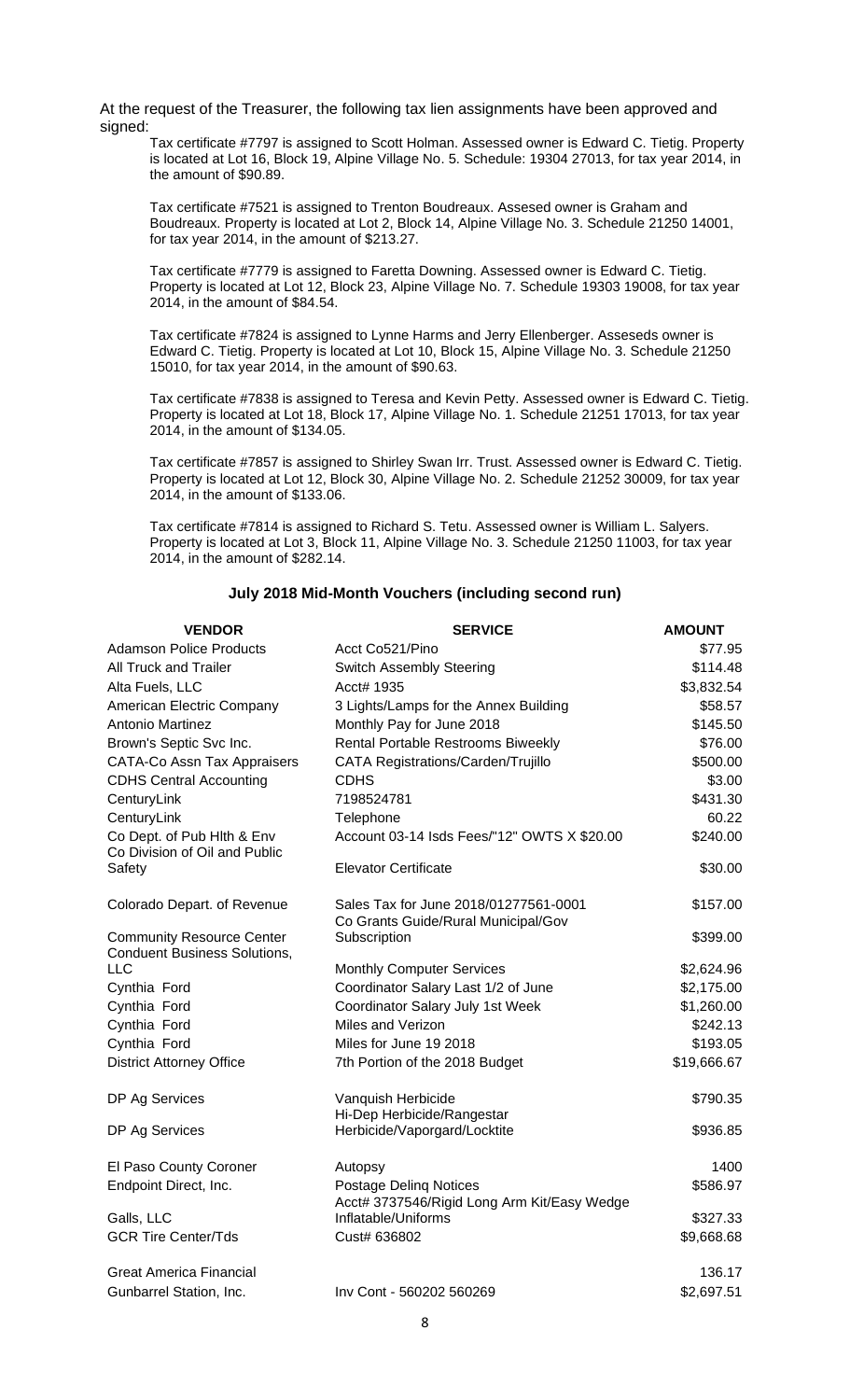| Hart of the Valley, LLC<br>ID Edge        | Repairs<br>Acct Riogragnde2<br>Inv Cont - 337948 338670 338836 339711               | 120.95<br>\$140.00 |
|-------------------------------------------|-------------------------------------------------------------------------------------|--------------------|
|                                           | 340350 341093 341403 240188 240373                                                  |                    |
| Jack's Market                             | 141829 344322 344424                                                                | \$102.31           |
| Jade Communications, LLC                  | <b>Acct 2938</b>                                                                    | \$86.91            |
| Ken's Service Center                      | Inv Cont - 51470 51563 51552 51245                                                  | \$2,028.22         |
| Ken's Service Center                      | Vehicle Repair/Maintenance                                                          | \$92.14            |
| Kimberly Vialpando                        | Monthly Pay for June 2018                                                           | \$605.70           |
| <b>Mary Sue's Morsels</b>                 | Meetings - Nancy                                                                    | \$200.00           |
| Master Print & Web Design, Inc.           | Quarterly Website Hosting RGPP                                                      | \$120.00           |
| MDS Waste & Recycle, Inc.                 | <b>Recycling of Chemical Containers</b>                                             | \$34.00            |
| MDS Waste & Recycle, Inc.                 | July                                                                                | \$143.00           |
| Meadow Gold Dairies, Inc.                 | Inv Cont - 810001145/Acct# 1052229                                                  | \$366.40           |
| Modern Marketing                          | Acct# Msd81132                                                                      | \$986.92           |
| Mona Syring                               | Clerk to the Board - 6/3-6/27/2018                                                  | \$432.00           |
|                                           | Acct RGSO/Reset Picture Window In Sheriff's                                         |                    |
| Monte Glass Shop                          | Office                                                                              | \$80.10            |
|                                           | Fuel/Pick Up Repair/Sprayer Repair/Shop Tools                                       |                    |
| Monte Vista Cooperative                   | /Acct# 4545094                                                                      | \$1,375.88         |
|                                           | Acct RGSO/Light Bar Inop, Rear Bumper Lights                                        |                    |
| Moonlight Customs LLC.                    | Inop                                                                                | \$289.00           |
| Myers Brothers Truck and Tractor,<br>Inc. | Unit 84                                                                             | \$23.70            |
|                                           | Meals for Drives Training 6 Emp X 10 Days X                                         |                    |
| <b>Mystic Biscuit</b>                     | \$15                                                                                | \$900.00           |
| O & V Printing, Inc.                      | <b>Vinyl Lettering</b>                                                              | \$95.31            |
| Pro Com, LLC                              | Pre-Employment Drug Tests                                                           | \$111.00           |
| R&D Towing                                | 2012 F150 Took to Kens                                                              | \$220.00           |
| <b>Rio Grande Hospital</b>                | Lab Fee                                                                             | \$34.00            |
| Rio Grande Pharmacy, LLC                  | Ciproflozacin/Dozycycl/Emergency Medications                                        | \$165.36           |
| Roni Wisdom                               | Miles to Montrose for Budget Training w/ Tina                                       | \$76.73            |
| S & S Distribution, Inc.                  | Water                                                                               | \$36.00            |
| S & S Distribution, Inc.                  | Water                                                                               | \$42.40            |
| Sam's Club                                | Acct# 10182538                                                                      | \$1,891.51         |
| San Luis Valley TV Inc.                   | 3rd Quarter/Statement #3 2018                                                       | \$1,450.00         |
| Sanofi Pasteur, Inc.                      | Tubersol/Typhim Vi/Jap B Encp                                                       | \$1,995.11         |
| Shamrock Foods Company                    | Inv Cont - 10984485 10941206                                                        | \$3,794.62         |
| Sirchie Products, LLC                     | Acct RGSO/Search Kit Evidence Tube                                                  | \$474.95           |
| <b>SLV</b> Development Resource           |                                                                                     |                    |
| Group                                     | Grant Pass Through Request #8                                                       | \$69,600.00        |
| SLV Parts, Inc.                           | Snap Ring Pliers/Acct 7050                                                          | \$7.99             |
| South Fork Lumber                         | Rebar                                                                               | \$56.49            |
| Stericycle Inc.                           | Containers                                                                          | \$83.34            |
| <b>Superior Filtration Products</b>       | Filters for Jail                                                                    | \$1,058.72         |
| Thyssenkrupp Elevator                     | Elevator Inspection                                                                 | 821.44             |
|                                           | Acct# 5660/Made Repairs On Valves/Repair                                            |                    |
| Torres Plumbing & Heating, LLC            | and Install New Toilets                                                             | \$3,995.45         |
| Town of Del Norte                         | Cust#'s 1512.01/1892.01/1822.01/1538.01                                             | \$548.37           |
| U.S. Tractor, Inc.                        | Acct# Riogr007                                                                      | \$25.87            |
| Valcomm                                   | Antenna                                                                             | \$138.00           |
| <b>Valley Courier</b>                     | 48 Weeks Acct RGSO Subscription                                                     | \$115.00           |
| <b>Valley Courier</b>                     | Request for Proposal - Design/Build Bids to<br><b>Construct A Terminal Facility</b> | \$23.25            |
| Valley Equipment Leasing, Inc.            | <b>RGCMV</b>                                                                        | \$2,383.19         |
| Valley Lock and Security, Inc.            | Monitoring                                                                          | \$105.00           |
|                                           |                                                                                     |                    |
| <b>Valley Publishing</b>                  | Legal 4229 - 6/20/Announcement In the Paper                                         | \$8.00             |
| <b>Valley Publishing</b>                  | <b>Lnmark Frontier</b>                                                              | \$24.00            |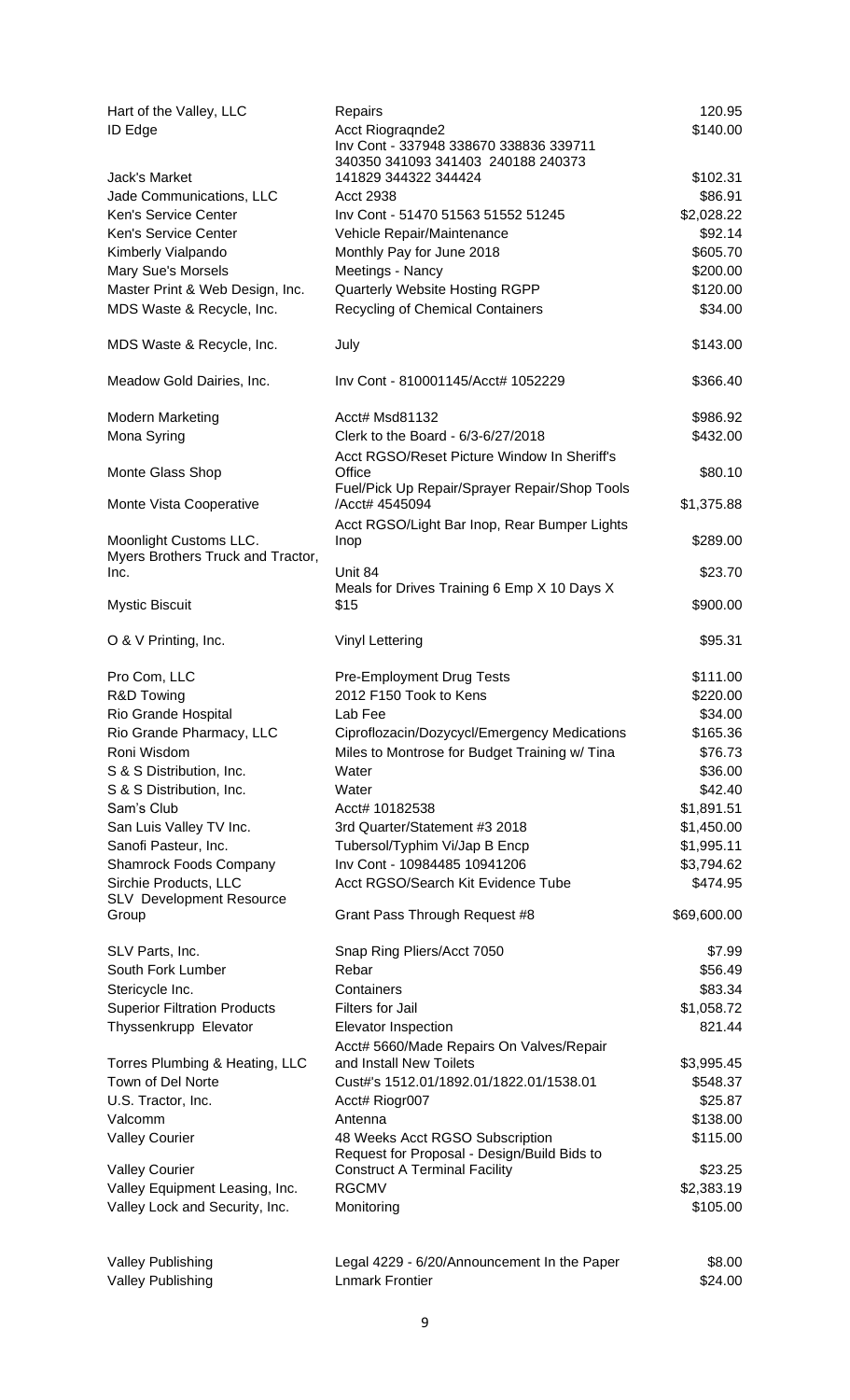| <b>Verizon Wireless</b>      | Acct# 765509857-00002                                                            | \$250.13     |
|------------------------------|----------------------------------------------------------------------------------|--------------|
| <b>Verizon Wireless</b>      | Acct# 765509857-00005                                                            | \$170.68     |
| Victim Assistance Fund       | VA                                                                               | \$3.00       |
|                              | Inv Cont - Pooc2075929, Pooc20759058,<br>Po3C0466414, Po3C0466640, Poor0426755 / |              |
| <b>Wagner Equipment</b>      | Acct 74470                                                                       | \$1,014.33   |
| Waste Management             | Trash                                                                            | 234.06       |
| <b>WSB Computer Services</b> | Back-B9Up Battery for County Phone System                                        | \$230.20     |
| <b>Xcel Energy</b>           | Acct# 53-1084871-0                                                               | \$2,772.59   |
| <b>Xcel Energy</b>           | Acct# 53-1084871-0                                                               | \$2,116.93   |
| <b>Xcel Energy</b>           | Acct# 53-1083310-0                                                               | \$2,082.75   |
| <b>Total</b>                 |                                                                                  | \$155,214.23 |

## **July 2018 End-of-the-Month Vouchers**

| <b>VENDOR</b>                                                      | <b>SERVICE</b>                                                           | <b>AMOUNT</b> |
|--------------------------------------------------------------------|--------------------------------------------------------------------------|---------------|
| 2nd Steel                                                          | Parts                                                                    | \$704.86      |
| Ace Towing                                                         | Impound                                                                  | \$307.50      |
| Airgas USA, LLC                                                    | Welding Supplies/Acct2414544                                             | \$220.37      |
| Alamosa County                                                     | August Rent 2016 Grant M&A<br>Inv Cont - 192334, 192723, 194037, 194201, | \$315.00      |
| Alta Fuels, LLC                                                    | 194202                                                                   | \$17,485.78   |
| <b>Bobbie Hatton</b>                                               | Fan for Tina's Office                                                    | \$36.70       |
| <b>Brandon Rogers</b>                                              | 2 Board Meeting and Miles                                                | \$112.33      |
|                                                                    | DN Hot plant Customer Restroom/8 North 5 East                            |               |
| Brown's Septic Svc Inc.                                            | Restroom                                                                 | \$50.50       |
| Brown's Septic Svc Inc.                                            | Pump Grease Trap                                                         | \$460.00      |
| Bryan Christensen                                                  | May and June Board Meeting and Miles                                     | \$120.70      |
| Business Solutions Leasing, Inc.                                   | Copy Lease                                                               | \$60.10       |
| Carla Clutter                                                      | Election Judge Rla/Mileage                                               | \$102.00      |
| CATA-Co Assn Tax Appraisers                                        | <b>CATA Dues for Tim &amp; Dale</b>                                      | \$50.00       |
| <b>Celbee Gallegos</b>                                             | <b>Election Judge</b>                                                    | \$220.00      |
| CenturyLink                                                        | 7196570646508                                                            | \$159.94      |
| CenturyLink                                                        | 7196573454                                                               | \$59.92       |
| CenturyLink                                                        | 7198735588                                                               | \$57.51       |
| <b>Charles Stillings</b>                                           | Board Meeting and Meeting Miles                                          | \$65.75       |
| Ciello Powered by SLVREC                                           | Acct# 7000703800                                                         | \$97.39       |
| Ciello Powered by SLVREC                                           | Acct# 7000860100                                                         | \$124.60      |
| Ciello Powered by SLVREC                                           | Acct# 7000751300                                                         | \$566.55      |
| Ciello Powered by SLVREC                                           | Acct# 7000758500                                                         | \$97.75       |
| Ciello Powered by SLVREC                                           | Acct#7000751200                                                          | \$526.25      |
| Ciello Powered by SLVREC                                           | Acct# 7000709880                                                         | \$59.95       |
| Co. Bureau of Investigation<br><b>Conduent Business Solutions,</b> | Acct# Co0530Ccw                                                          | \$105.00      |
| <b>LLC</b><br><b>Conduent Business Solutions,</b>                  | Land Records Mgmt System                                                 | \$1,657.80    |
| <b>LLC</b><br><b>Conduent Business Solutions,</b>                  | Comp Services/Additional Seat                                            | \$656.25      |
| <b>LLC</b>                                                         | <b>Track Search</b>                                                      | \$25.00       |
| Cynthia Ford                                                       | Miles to Meetings                                                        | \$294.75      |
| Cynthia Ford                                                       | <b>HCC Coordinator Salary</b>                                            | \$1,515.00    |
| David Yoder                                                        | <b>Repaint Tina's Office Walls</b>                                       | \$250.00      |
| Dianne Koshak                                                      | Miles to Meetings                                                        | \$57.60       |
| Direct TV                                                          | Acct# 045235405                                                          | \$178.98      |
| Doug Cooper                                                        | May and June Board Meeting and Miles                                     | \$104.14      |
| DP Ag Services                                                     | Vaporgard                                                                | \$353.50      |
| Dwight Freeman                                                     | <b>Board Meeting and Miles</b>                                           | \$63.50       |
| <b>Element Engineering, LLC</b>                                    | <b>Wastewater Treatment #4</b>                                           | \$860.00      |
| <b>Emily Brown</b>                                                 | Miles to Meetings                                                        | \$565.93      |
| <b>Everett Myers</b>                                               | Board Meeting and Miles                                                  | \$65.30       |
| Faiz Jaspar Abu-Jaber                                              | <b>SLVPHP Community Health</b>                                           | \$1,200.00    |
|                                                                    | Mileage and Per Diem and Parking for Meeting                             |               |
| <b>Gene Glover</b>                                                 | <b>CCI-Denver</b>                                                        | \$316.94      |
| Gobins, Inc.                                                       | Copier                                                                   | \$33.78       |
| <b>Grainger Parts</b>                                              | Window A/C Heat                                                          | \$739.65      |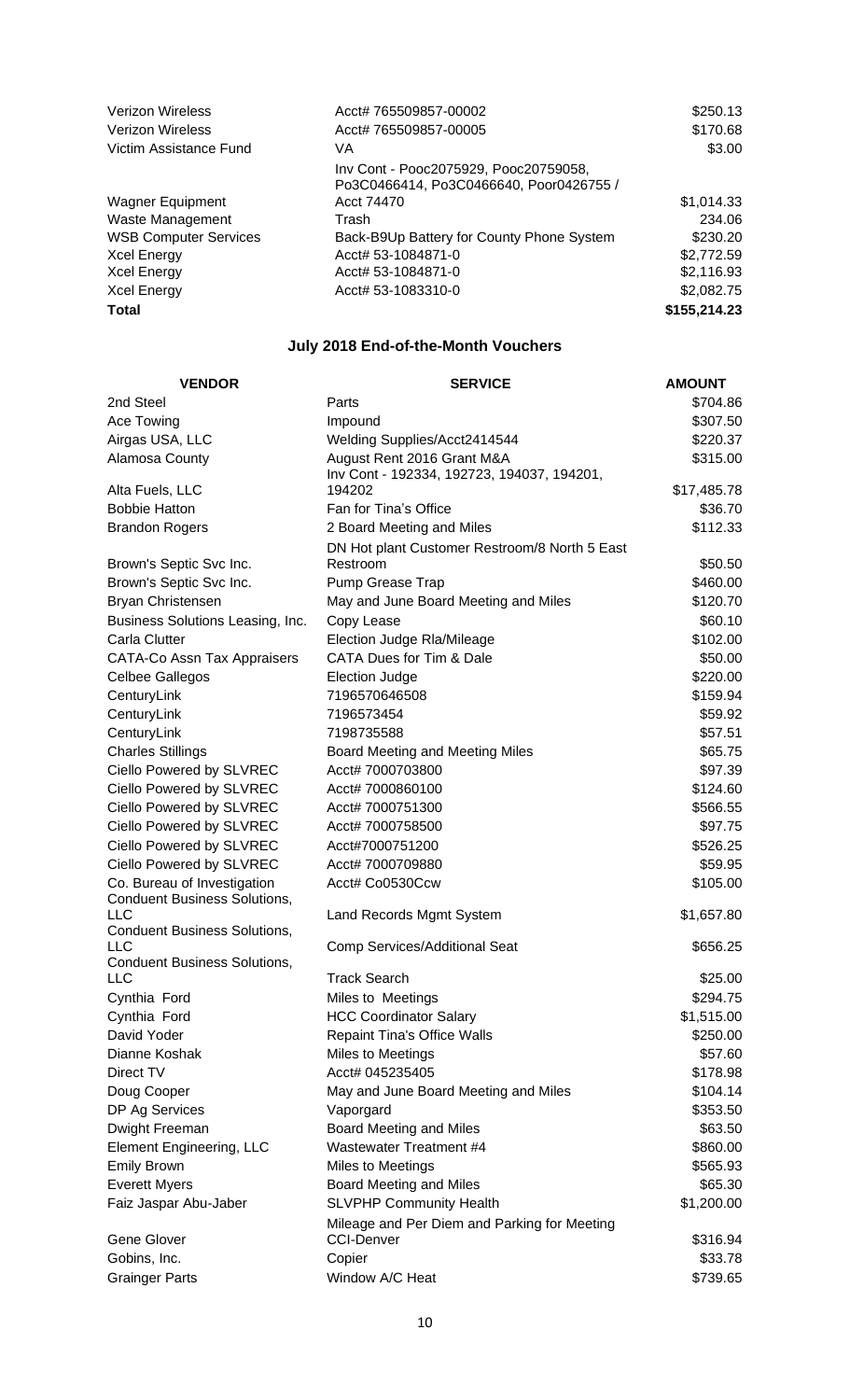| Grover Hathorn                                                | Board Meeting and Miles                                                   | \$63.50    |
|---------------------------------------------------------------|---------------------------------------------------------------------------|------------|
| Gunbarrel Station, Inc.                                       | <b>Tires for County Vehicle</b>                                           | \$329.36   |
| Haynie's Inc.                                                 | Acct# 7066                                                                | \$1,043.18 |
| Ida Salazar                                                   | Miles to Meetings                                                         | \$230.40   |
| James Clare                                                   | May and June Board Meeting and Miles                                      | \$102.25   |
| Jean Borrego                                                  | Coordinator Salary/Shsg 2016 Proj 1 L 1                                   | \$5,000.00 |
| Jean Borrego                                                  | Travel/Shsg Proj 1 L 2                                                    | \$162.00   |
| Jean Borrego                                                  | Shsg 2016 Proj 1 L 3/Verizon                                              | \$100.69   |
| Jeanette Howey                                                | Election Judge Canvass/Mileage                                            | \$68.00    |
| Jorie Scott                                                   | Election Judge Rla/Mileage                                                | \$102.00   |
| <b>KD Klene</b>                                               | Acct# S10627172P                                                          | \$126.48   |
| Kimberly Bryant                                               | June 2018 Monthly Pay                                                     | \$4,112.67 |
| Kristi Hillis                                                 | Monthly Pay June 2018                                                     | \$1,609.87 |
|                                                               | 2018 Web Search Storage and Access                                        |            |
| Leds, LLC                                                     | Fee/April/May/June                                                        | \$1,716.00 |
| Lenco West, Inc.                                              | Parts                                                                     | \$37.36    |
| Leroy A Romero                                                | Monthly Office Cleaning                                                   | \$150.00   |
| Leslie Lopez                                                  | Mileage for June and July                                                 | \$48.60    |
| Linda Robinson                                                | Election Judge Canvass/Mileage                                            | \$88.50    |
| Lyle Signs, Inc.                                              | <b>Street Signs</b>                                                       | \$1,084.72 |
| <b>Maddox Collections</b>                                     | Pre-Employment                                                            | \$30.00    |
| <b>Maddox Collections</b>                                     | Pre-Employment - RN                                                       | \$30.00    |
| <b>Mark Mueller</b>                                           | May and June Board Meeting and Miles                                      | \$112.60   |
| <b>McKesson Medical Surgical</b>                              | <b>EPR Supplies</b>                                                       | \$90.98    |
| Mike Schaefer                                                 | May and June Board Meeting and Miles                                      | \$112.60   |
| Mobile Record Shredders, LLC                                  | <b>Recycling Fee</b>                                                      | \$28.00    |
| Monica Falk                                                   | Election Judge/Mileage                                                    | \$236.50   |
| Monica Felix                                                  | Election Judge/Mileage                                                    | \$290.50   |
| Monte Canvas and Upholstery                                   | Repair to Curtain and Screen /McMullen                                    | \$120.00   |
| Monte Vista Cooperative                                       | Acct# 4532229                                                             | \$10.00    |
|                                                               | Inv Cont - 3141 4342 15297 16570 16510 608                                |            |
|                                                               | 15729 3241 2887 15797 14986 3826 14041<br>16913 15729 15152/Acct# 4531231 | \$569.85   |
| Monte Vista Cooperative<br>Monte Vista Machine Tool           | <b>Bend Material</b>                                                      | \$20.00    |
| Mountain View Restaurant                                      | Craw Sim/Work Group Work Shop                                             | \$131.88   |
| Myers Brothers Truck and                                      |                                                                           |            |
| Tractor, Inc.                                                 | Po A31                                                                    | \$261.56   |
| Nancy Davis                                                   | Election Judge/Mileage                                                    | \$263.50   |
| Nancy Molina                                                  | Miles to Meetings                                                         | \$108.00   |
| O & V Printing, Inc.                                          | <b>Tina's Business Cards</b>                                              | \$116.00   |
| Parts Plus of New Mexico, Inc.                                | Acct# 13016                                                               | \$26.45    |
| Paul Wertz                                                    | Miles to Meetings                                                         | \$67.95    |
| Peggy J Kern                                                  | Mileage to PO and Dist. Meeting                                           | \$36.45    |
| Petty Cash, R & B Dept.                                       | Postage/Repairs/Per Diem/Misc.                                            | \$82.16    |
| Pro Com, LLC                                                  | Pre-Employment                                                            | \$37.00    |
|                                                               |                                                                           |            |
| Pro Com, LLC                                                  | Pre-Employment                                                            | \$74.00    |
| Pro Com, LLC                                                  | Acct# RGSO Pre-Employment Rn                                              | \$37.00    |
|                                                               | June 30 2017 - June 30 2018 Postage for Public                            |            |
| <b>Rio Grande County</b>                                      | Health                                                                    | \$168.43   |
| <b>Rio Grande County</b>                                      | June 30 2017 - June 30 2018 Postage for EPSDT                             | \$38.59    |
| Rio Grande Hospital                                           | Pre-Employment                                                            | \$34.00    |
| Rocky Mountain Plumbing                                       | <b>PVC threaded Sprinklers</b>                                            | \$18.15    |
| <b>Runbeck Election Services</b>                              | Shipping - Toner & Drum - Bod                                             | \$37.08    |
| S & S Distribution, Inc.                                      | Water for July                                                            | \$18.00    |
| S & S Distribution, Inc.                                      | <b>Water Delivery</b>                                                     | \$40.00    |
| Sarah H. Rierson                                              | Election Judge/Mileage                                                    | \$253.80   |
| <b>Shamrock Foods Company</b><br>SLV Behavioral Health Group, | Inv Cont - 10941206 Cr 10941206/Acct# 86268                               | \$3,016.68 |
| Inc.                                                          | Behavioral Health Group/Sim - June 2018                                   | \$7,414.89 |
| SLV Parts, Inc.                                               | <b>Round Mirror</b>                                                       | \$14.67    |
| <b>SLV REC</b>                                                | Acct# 4705001905                                                          | \$98.00    |
|                                                               | Acct#                                                                     |            |
| <b>SLV REC</b>                                                | 1337000605/7000235200/7000524700/70005414<br>00                           | \$504.00   |
|                                                               |                                                                           |            |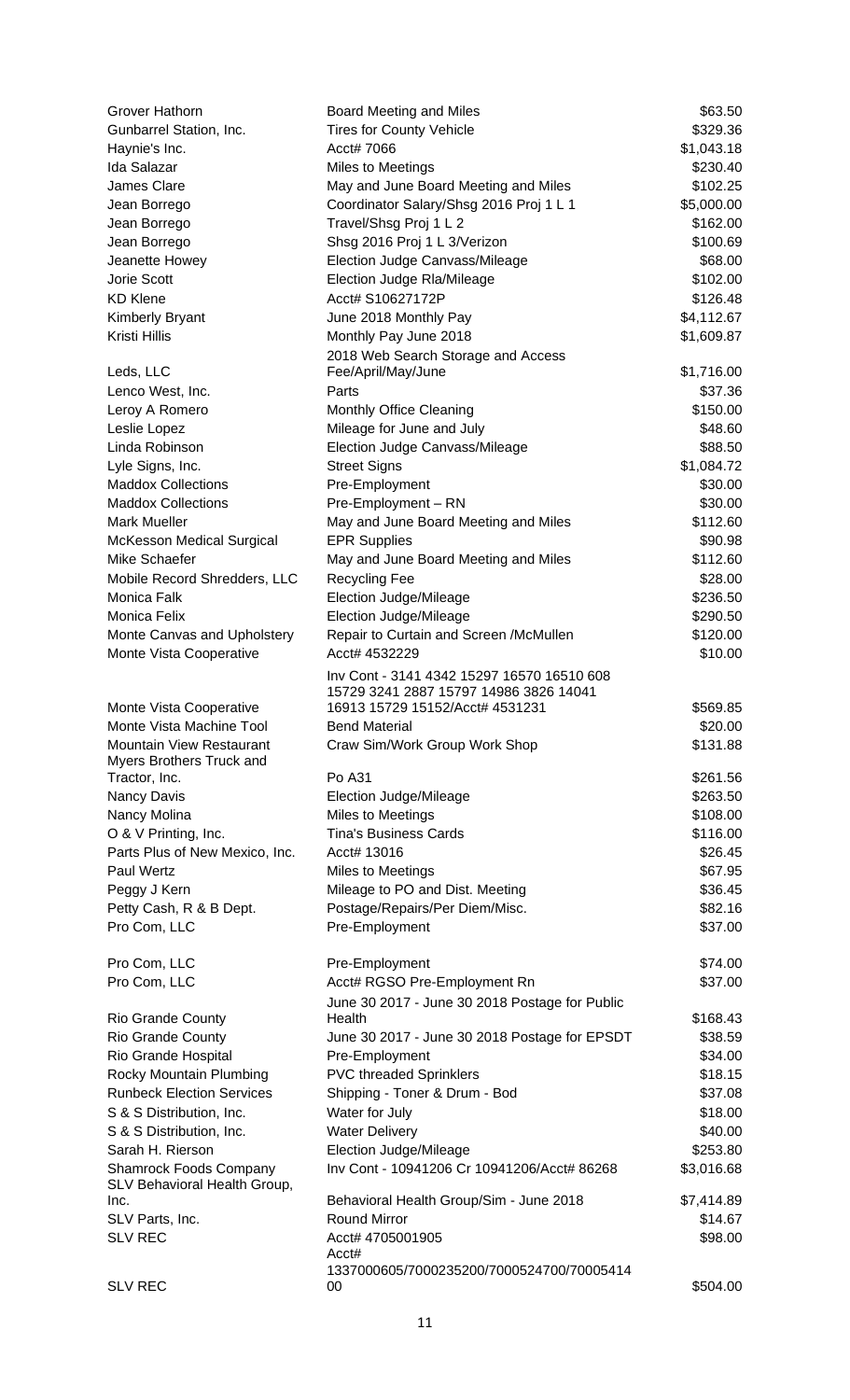| <b>SLV REC</b>                     | SF - 4699010705/DN - 759843705                    | \$175.00                 |
|------------------------------------|---------------------------------------------------|--------------------------|
| Solar Traffic System, Inc.         | Sla Battery Pack                                  | \$75.00                  |
| <b>Staples Business</b>            | Toner                                             | \$106.99                 |
| State of Colorado                  | July 2018 Renewals                                | \$492.24                 |
|                                    | Inv Cont - 302900817, 3035290805, 3050710818,     |                          |
| <b>Summit Market</b>               | 4098040800, 3055950800, 4002440804,<br>2064060823 | \$148.03                 |
| <b>Terisa Atkins</b>               | <b>Election Judge/Mileage</b>                     | \$290.50                 |
| The Master's Touch, LLC            | <b>Remainder of Printing</b>                      | \$2.22                   |
| <b>Tom Haefeli</b>                 | May and June Board Meeting and Miles              | \$132.40                 |
| <b>Toni Steffens-Steward</b>       | Consulting June 2018                              | \$1,800.00               |
| <b>Total Office Solutions</b>      | Toner, Ink, Towel and Stamp                       | \$588.41                 |
| <b>Total Office Solutions</b>      | Acct# 13756/Planner                               | \$14.29                  |
| Town of Del Norte                  | Acct# 1538.01/12 Months Water and Sewer           | \$1,055.88               |
| U.S. Tractor, Inc.                 | Part                                              | \$1,886.25               |
| <b>Ultramax</b>                    | Acct# Ri115                                       | \$2,540.00               |
| United Reprographic                | Maintenance Agreement/6/22-7/21/2018              | \$124.31                 |
| <b>Valley Courier</b>              | Help Wanted Ad for Clerk                          | \$150.75                 |
|                                    | Add Switch and Light Fixture In Office/Add 2 Led  |                          |
| Valley Electric, Inc.              | <b>Lights Tina's Office</b>                       | \$1,435.29               |
|                                    | Inv Cont - 98431 98525 98523 98524/Acct#          |                          |
| Valley Equipment Leasing, Inc.     | <b>RGCMV</b>                                      | \$8,556.94               |
| <b>Valley Publishing</b>           | Prevent Youth Substance Ad                        | \$215.00                 |
| Vaxcare, Inc.                      | June 2018 Payment                                 | \$272.42                 |
| <b>Verizon Wireless</b>            | Acct# 765509857-00006-May 26-June 25              | \$299.48                 |
| <b>Verizon Wireless</b>            | Acct# 842020320-00001                             | \$361.86                 |
|                                    | Inv Cont - So3W0840491, Pooc2077114,              |                          |
| <b>Wagner Equipment</b>            | Po3C0467513, Pooc2079257, Po3C0467026             | \$6,881.90               |
| Wesley O'Rourke                    | Board Meeting and Miles                           | \$63.50                  |
| <b>Wex Bank</b>                    | Acct# 0406-00-819100-9                            | \$366.13                 |
| Wex Bank                           | Acct# 0406-00-819105-5                            | \$531.38                 |
| Wex Bank                           | Acct# 0406-00-821424-9                            | \$4,898.53               |
| William F. Dunn                    | <b>Legal Fees</b>                                 | \$656.25                 |
| <b>WSB Computer Services</b>       | Apc Backup - Equipment Room                       | \$214.00                 |
| <b>WSB Computer Services</b>       | <b>Office Equipment (Computer Services)</b>       | \$511.00                 |
| <b>WSB Computer Services</b>       | Maintenance Agreement                             | \$2,500.00               |
| <b>Xcel Energy</b>                 | Acct# 531143312-0                                 | \$1,413.40               |
|                                    | Acct# 53-1084871-0 Balance from Payment on        |                          |
| <b>Xcel Energy</b><br><b>TOTAL</b> | July 10th                                         | \$863.57<br>\$101,452.34 |
|                                    |                                                   |                          |
|                                    |                                                   |                          |

## **July 2018 Payroll**

| \$210,535.21 |
|--------------|
| \$75,086.14  |
| \$118,829.54 |
| \$11,347.44  |
| \$784.37     |
| \$24,082.09  |
| \$440,664.79 |
|              |

At 9:15 a.m., the Board adjourned to the Board of the Department of Social Services.

At 9:26 a.m., the Board meeting resumed. Tom Monaco, Small Business Development Center, was present.

Mr. Monaco explained that the SBDC is a resource to small businesses and serves as a support for economic development in the Valley. He said he is reaching out to all Valley communities in order to serve them better and to not appear Alamosa-centric. Mr. Monaco plans to spend one day per month in each community to discover each one's business challenges.

Mr. Monaco stated that he is creating an education plan for the Valley; Leading Edge will be brought back and will be presented twice per year. There will also be Lunch and Learn meetings and roundtable discussions with successful business owners. Mr. Monaco also said there is grant funding for health education.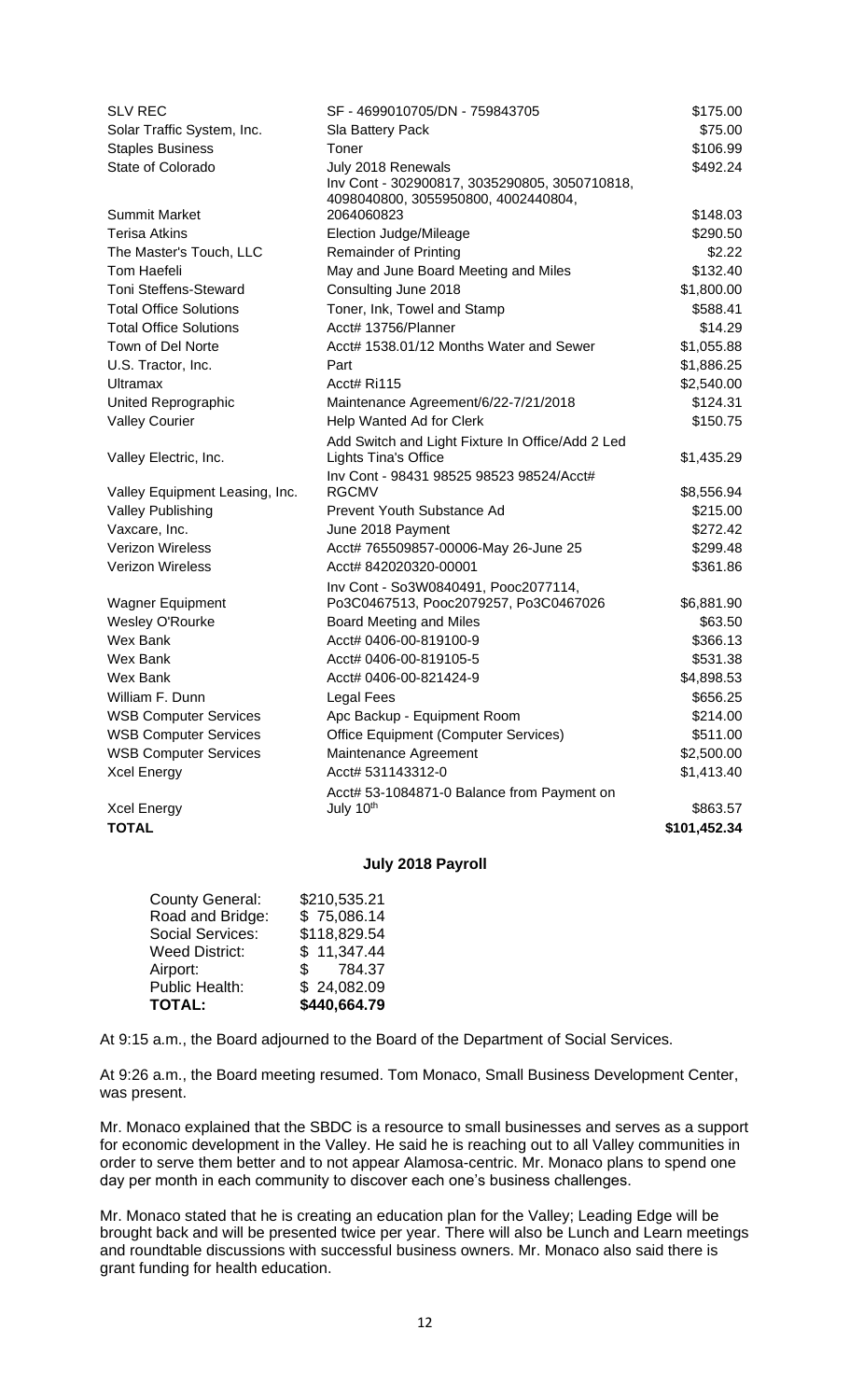Chairman Glover stated that this is the direction that SBDC should go. He said that training and leadership are important, and asked if Mr. Monaco would speak to the local Rotary club.

Mr. Monaco said that his goal is to be seen consistently and to slowly build relationships. Chairman Glover said that the problem with the SBDC has been that people had to travel to Alamosa to meet with it. He suggested that Mr. Monaco speak to Barry Van Zandt, president of the Saguache Chamber of Commerce. Commissioner Bothell also suggested that Mr. Monaco speak to high school students. She said the students have plans to be explored and need to learn soft business skills. Mr. Monaco said he spoke to at-risk students in San Luis, recently. Chairman Glover said a program for youth would be good. Commissioner Bothell suggested meeting with Future Business Leaders of America clubs. Mr. Monaco added that meetings will be held with Adams State University and Trinidad State Junior College.

Mr. Monaco stated that business owners need to provide employee retention. He said he may create a blog so the public can comment on what it wants in terms of businesses to incubate.

Mr. Monaco explained that one of the challenges to business creation is that there is not enough fiber optic capability; another challenge is attracting millennials to the area. Mr. Monaco said that SBDC wants to support each community's vision and more community consultants are needed. Commissioner Bothell said that seeds need to be planted.

Mr. Monaco stated that there are many support jobs in the fields of value-added agriculture and unmanned aerial vehicles. He said that vocational jobs can lead to very good careers and salaries. He suggested creating a "makers' space," which would allow several businesses access to equipment.

Emily Brown, Department of Public Health, reported that health inspections are required for restaurants and health inspectors are needed. She suggested that Mr. Monaco contact Lynnea Rappold from Alamosa County when food-based businesses or tattoo businesses are being considered. Mr. Monaco explained that he encourages people considering new businesses to contact their county's land use department and the relevant inspectors before starting the business.

Charlie Spielman stated that the middle school in Monte Vista was originally a vocational school. Ms. Wisdom noted that the vocational school lost its funding. Chairman Glover said that Cortez had a good vocational/technical school, but it also changed.

At 9:50 a.m., Emily Brown, Department of Public Health, was present to update the Board.

Ms. Brown reported that a health assessment planning and staff retreat is tentatively planned for August 20 or 24, 2018. The Public Health Office will be closed on the day of the retreat.

Ms. Brown reported that the travel clinic will be postponed until a new nurse is hired. Travel clinics are available in Salida, Durango, and Pueblo.

Ms. Brown distributed a chart compiled by the Area Health Education Center regarding demographic information for the SLV Health Access Risk Reduction Project. Ms. Brown said that 45 clients have been served by this project, most of which are from Alamosa County. Ms. Wisdom asked if this is because AHEC is in Alamosa, and Ms. Brown said that this is where the program is set up, so it is convenient and transportation is easy. Ms. Brown said that the Department is working to set up a similar program in Monte Vista, if it is needed and if there is interest there. Commissioner Bothell asked if 45 clients is enough to justify the cost of the program. Ms. Brown said that there are not many costs associated with the program. The program is staffed by Americorps and other volunteers, and Valley Wide Health Systems provides its mobile van. The main costs are for needles. Ms. Brown said that some funding will become available in November, which will help pay for staff and supplies for other sites. The program runs only one day per week.

Ms. Wisdom asked if drug users were part of the needle exchange. Ms. Brown said that to be part of the program, clients must become members with identification and supply their demographics. Program rules are explained to each client. Clients are given clean needles and the old needles are disposed of. Clients are also given the opportunity to obtain services such as testing, care coordination, and counseling. Ms. Brown said that this program provides trusted support to its clients. She said that Behavioral Health in Monte Vista may have available space for a program and noted that it would be worth starting a program in Monte Vista.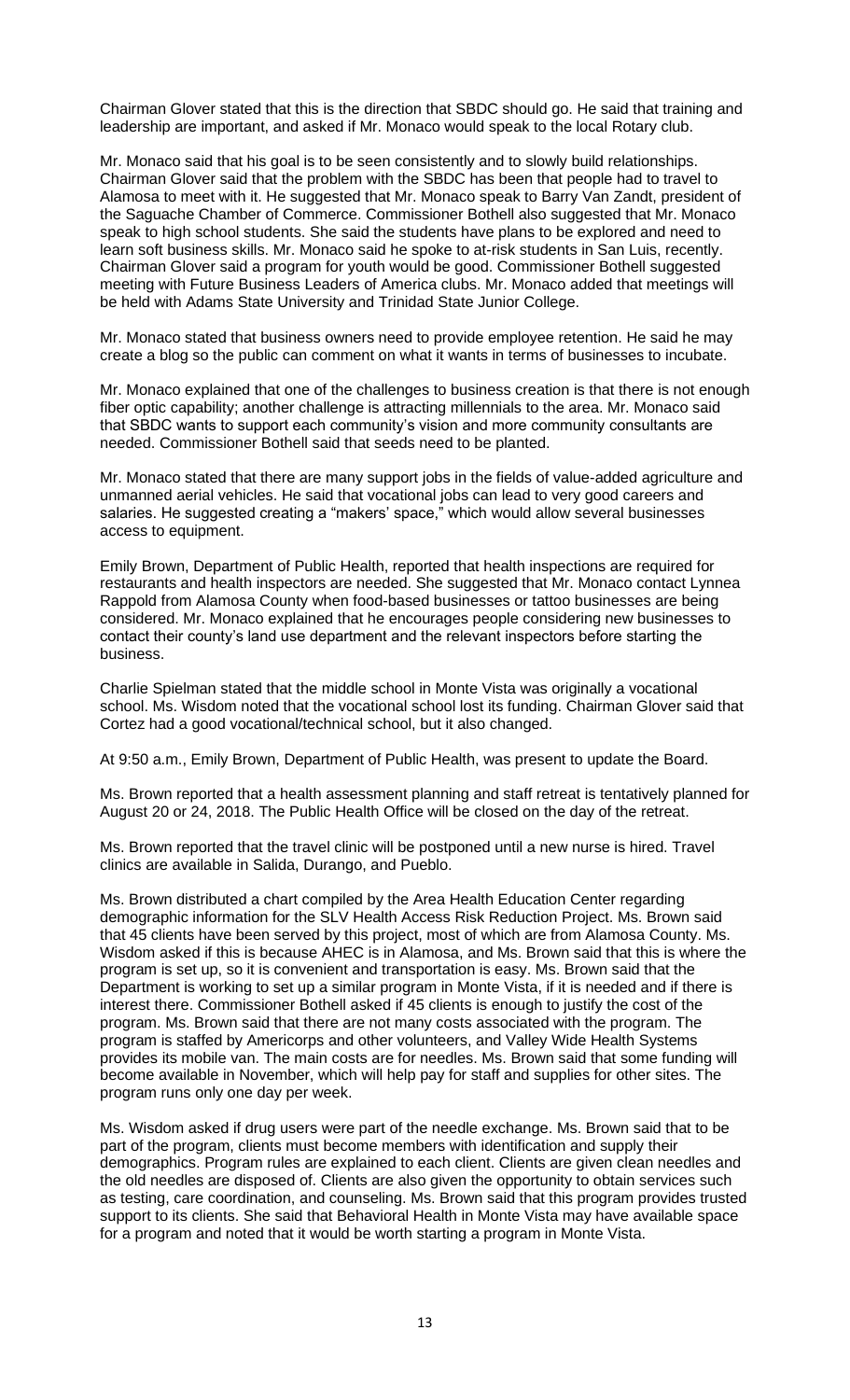Commissioner Bothell reported that at the recent San Luis Valley County Commissioners meeting a questionnaire was distributed that referred to "special communities." She said that several attendees were offended by the question. Ms. Brown said she would research the issue.

Ms. Brown reported that there will be a Big Latch On event at Carroll Park in Alamosa on August 3, 2018, at 10:30 a.m. There will also be a Neonatal Symposium on August 9 and 10, 2018, in Alamosa. There will be a Healthcare Coalition Council meeting on August 14, 2018, in Denver.

Ms. Brown reported that there will be a Colorado Directors of Environmental Health meeting on July 26 and 27, 2018 in Alamosa. She explained that Lynnea Rappold is part of this group. She said that there will be a mold seminar and Brown's Septic will make a presentation on how the septic process works.

Ms. Brown reported that there will be a Public Health Business Summit on July 26, 2018, in Denver. Tina Wilson will accompany Ms. Brown to this meeting. The grant process and other financial information will be discussed. Ms. Wisdom said there will be a conference on the Super Circular in October that Ms. Wilson should attend, as well. She asked if the Department of Public Health could assist with the cost of attending this conference. Ms. Brown said it could.

Ms. Brown reported that the Department has a nursing position open. The applicants must be Registered Nurses. Two applications have been received through Facebook. The ads will close on August 8, 2018.

At 10:10 a.m., Charles Spielman was present to discuss the Superfund site at Summitville. Mr. Spielman has written and published an editorial for the Valley Courier and the Monte Vista Journal with this information. Mr. Spielman proposes that the site no longer be designated as a Superfund site. He said he is deadly serious about this proposal and will talk to the State.

Mr. Spielman reported that Joe Harrington proposed to purchase the Superfund site in 2004. He stated that Mr. Harrington can cure the site rather than treating the symptoms. Mr. Spielman said that technology has improved and there is a good chance Mr. Harrington can succeed at Summitville like he has at the London Mine. Commissioner Bothell asked if there is an option to purchase a Superfund site, once the Environmental Protection Agency has made the designation. Mr. Spielman said he would find out.

Mr. Spielman reported that the operating costs of the site are in the amount of \$2 million. He noted that 90 percent of this amount is paid by the EPA; 10 percent is paid by the State. He said that in a few years the State will be responsible for the entire amount. He said that even if the BOCC rejects this proposal, the site could still be turned over. If the BOCC approves the proposal, maybe the State will change the designation. Commissioner Bothell asked if there are documents to support this proposal. Mr. Spielman said that with new people at the State and County levels, it might be possible.

Mr. Spielman said the benefits to the County of this proposal include improving the water quality of the Alamosa River and there is also the possibility of a mining project, which would provide jobs. Mr. Spielman suggested there might be enough gold and silver content in the heap leach pile to justify reprocessing this material. He said developing mineral properties is "iffy."

Ms. Wisdom asked how the EPA reacted to the purchase proposal in 2004. Mr. Spielman said the offer was made to buy the site and change the acidity of the soil and to stop the leaching by using potatoes. Mr. Spielman said the BOCC at the time hesitated and the State and EPA were not in favor of the purchase.

Commissioner Bothell expressed concern that the EPA receives so much money for maintaining the site. She said that property tax revenue from the site and jobs would be good for the County. Mr. Spielman encouraged the Board to keep an open mind and asked it to not be in direct opposition to the proposal. He asked for an explanation of the preservation project at Summitville. Ms. Wisdom explained that the preservation is restricted to a miner's cabin. She said that the area of the Superfund site has been reduced and that the town is no longer part of the Superfund site. Chairman Glover stated that his mind is open, especially if there is a possibility of jobs and mining. Commissioner Bothell noted that federal funds are "her money" and that she would support the proposal because having a Superfund site in the County is not good.

At 10:30 a.m., Ms. Wisdom presented the forced entry list from the Weed District. Ms. Wisdom reported that no forced entries have been done this year. Chairman Glover asked how the previous list was resolved. He said he would ask this question at the Weed District meeting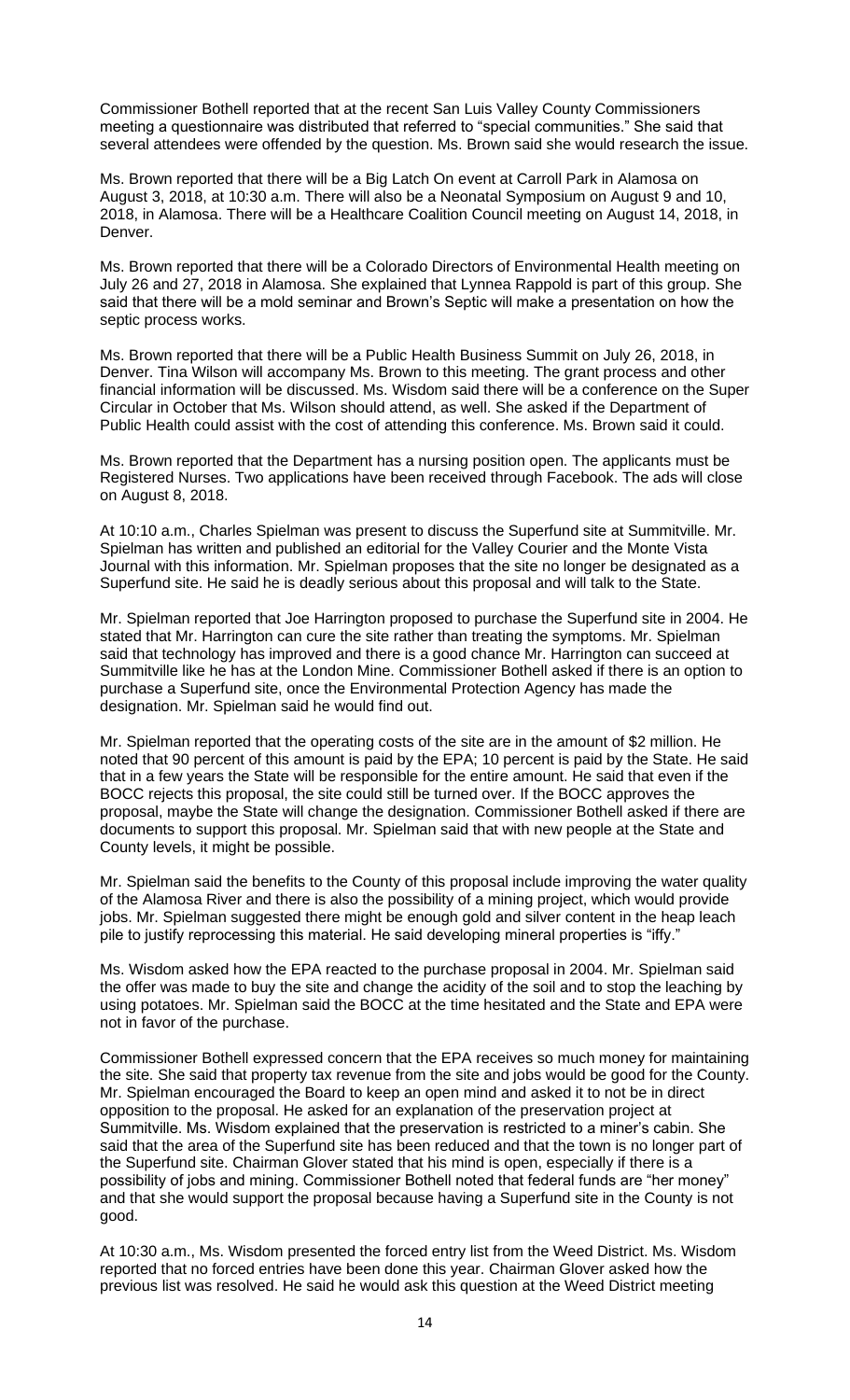tonight. Commissioner Bothell moved to approve the forced entry list. Chairman Glover seconded the motion and the motion carried. The list includes:

| <b>Land Owner/Lessee</b>     | <b>Weed Species</b>     | Parcel No.  | <b>Mode and Date of</b> |
|------------------------------|-------------------------|-------------|-------------------------|
|                              |                         |             | Inspection              |
| Tom and Sherri               | Russian Knapweed,       | 6311201001  | Mailed written notice   |
| Henton                       | Swainson Pea            |             | 7/2/18                  |
| Marvin Calkin                | <b>Russian Knapweed</b> |             | 7/3/18                  |
| <b>Claunch AR</b>            |                         | 6313100282, | 7/3/18                  |
| Ranches/Partners             |                         | 6313400318  |                         |
| <b>Tri-County Properties</b> |                         | 6314200364, | <b>Called 7/3/18</b>    |
|                              |                         | 531100356,  |                         |
|                              |                         | 6113100055  |                         |
| <b>Eric Pfannenstiel</b>     |                         | 371600474   | Called 7/5/18           |
| <b>Century Property</b>      | Russian Knapweed,       | 6310300230  | Contacted via           |
| Management-                  | <b>Hoary Cress</b>      |             | voicemail 7/5/18        |
| <b>Rental Property</b>       |                         |             |                         |
|                              |                         |             | Verbal notice to        |
|                              |                         |             | renters 7/5/18          |
| Michael Quintana             | Russian Knapweed        | 3924100057  | Verbal notice 6/28/18   |
| Pescatore/Old                | Russian Knapweed,       | 4126300081  | Called                  |
| Western Heritage             | <b>Canadian Thistle</b> |             |                         |
| <b>LLC</b>                   |                         |             |                         |
| David Schneider              | Spotted Knapweed        | 2133409004  | Mailed written notice   |
|                              |                         |             | 7/19/18                 |
| Paula Diepolder              | <b>Spotted Knapweed</b> | 2133409016  | Mailed written notice   |
|                              |                         |             | 7/19/18                 |
| Rebecca Helmstetler          | Spotted Knapweed        | 2133409008  | Mailed written notice   |
|                              |                         |             | 7/19/18                 |
| Joe and Suzanne              | <b>Musk Thistle</b>     | 2133409010  | Mailed written notice   |
| <b>Dudek</b>                 |                         |             | 7/19/18                 |
| Rio Grande Club and          | Canadian Thistle,       | 2127300245  | Mailed written notice   |
| Resort                       | Spotted Knapweed,       |             | 7/23/18                 |
|                              | Field Bind Weed,        |             |                         |
|                              | <b>Musk Thistle</b>     |             |                         |
| <b>Craig Mintzlaff</b>       | <b>Canadian Thistle</b> | 2126301006  | Mailed written notice   |
|                              |                         |             | 7/23/18                 |
| Robert Flynn                 | <b>Canadian Thistle</b> | 2126301009  | Mailed written notice   |
|                              |                         |             | 7/23/18                 |
| <b>Bear Creek</b>            | <b>Canadian Thistle</b> | 2126201030  | Mailed written notice   |
| Subdivision                  |                         |             | 7/23/18                 |

At 10:35 a.m., Ms. Wisdom reported that Kristy Dennis will return to work on August 6, 2018.

Ms. Wisdom reported that because of personnel changes, the Wex Fuel Card authorization contacts need to be changed. She noted that the Department of Social Services is under the County General account. Ms. Wisdom requested approval for the following changes:

| <b>County General:</b> | Bobbie Hatton, Tina Wilson, Gene Glover                       |
|------------------------|---------------------------------------------------------------|
|                        | Sheriff's Department: Bobbie Hatton, Tina Wilson, Frank Clark |
| Road and Bridge:       | Olivia Romero, Tina Wilson, Patrick Sullivan                  |

Commissioner Bothell moved to approve the changes on the Wex Fuel account. Chairman Glover seconded the motion and the motion carried.

Ms. Wisdom reported that two water heaters at the jail need to be replaced. The two 85-gallon water heaters were installed at the same time and one is leaking. She reported that Torres Plumbing and Heating provided a quote in the amount of \$15,409.00, which did not include labor, parts, or disposal of the old water heaters. Ms. Wisdom requested additional quotes from Vendola Plumbing and Heating, Husman Plumbing, Brumley Plumbing Heating Air Conditioning, Jaho Plumbing, Heating and Electrical, Rocky Mountain Plumbing Supplies, Ford Plumbing, and McQuitty Plumbing and Heating.

Husman Plumbing's quote was in the amount of \$21,990.00, including labor, disposal, and parts, for one water heater. Vendola Plumbing and Heating's quote was in the amount of \$18,872.00, including labor, parts, and disposal, for one water heater. Ms. Wisdom asked for quotes on on-demand water heaters. Vendola's quote for one on-demand water heater was in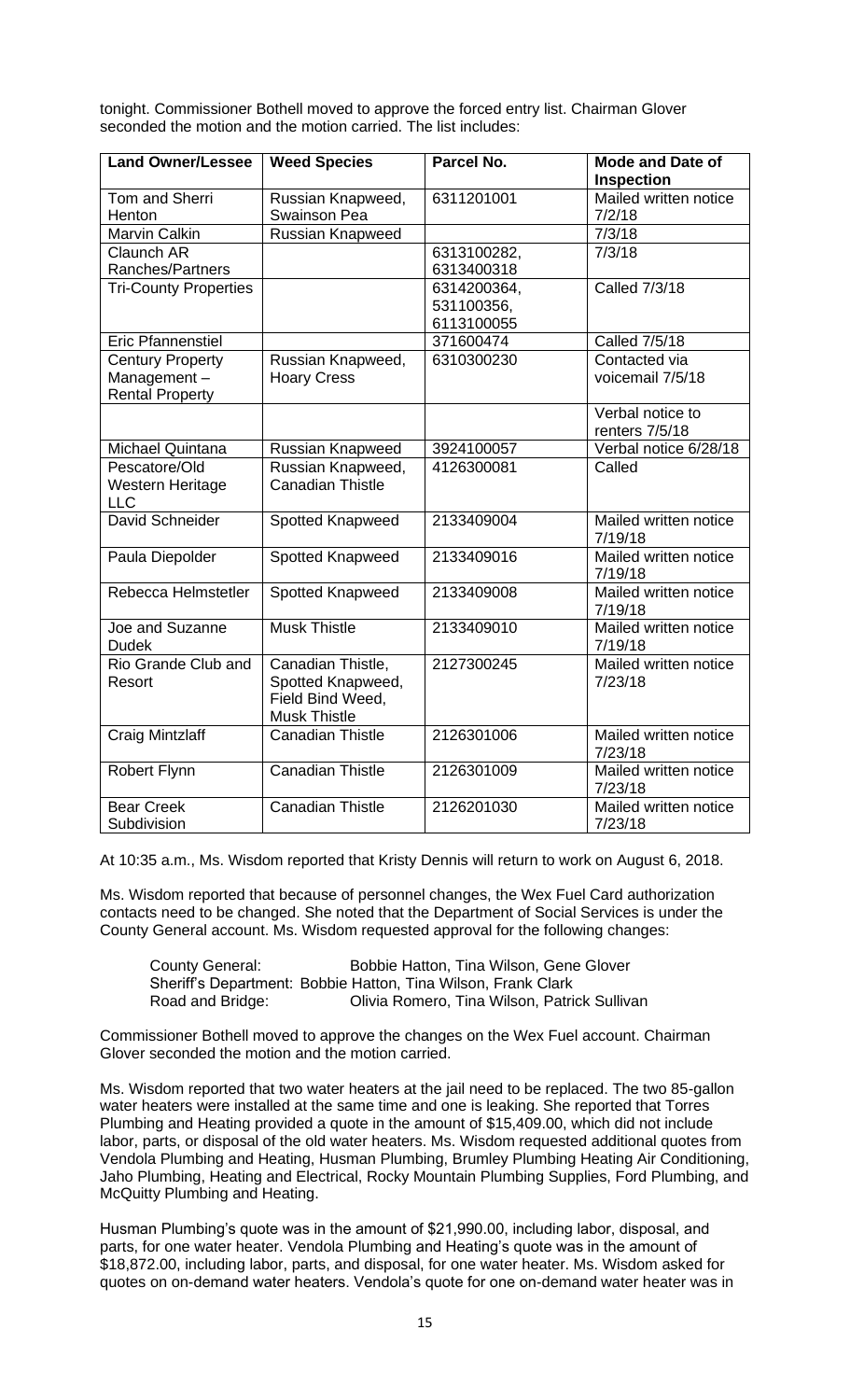the amount of \$14,715.00 for one water heater. Husman did not provide a quote for an ondemand water heater.

Commissioner Bothell said she learned two years ago that the water in this area is so cold that an on-demand water heater cannot heat the water enough. Chairman Glover said that he owns an on-demand water heater and has not experienced this problem. Commissioner Bothell said that another concern is that flies can be sucked into the unit and plug the filters. Chairman Glover said that the water heaters would be exhausted through a vent and that there should not be a problem with the filters. He said he spoke to Vendola about the problem with how hot the water should be for showers and the fact that the kitchen needs water that is hotter. It was suggested that a holding tank be installed with the on-demand system. Commissioner Bothell asked if the jail's kitchen had the appropriate plumbing for this. Chairman Glover said the kitchen's plumbing would be changed. Commissioner Bothell said that Frank Clark expressed concern that the existing water heaters are so large and would be difficult to remove. Ms. Wisdom explained that the plumbing companies reviewed the existing situation and understand the scope of the work. Commissioner Bothell asked if the energy costs for an on-demand water heater would be less, and Chairman Glover said they would. Commissioner Bothell moved to approve the purchase of two on-demand water heaters from Vendola Plumbing and Heating, with the kitchen water heater to be installed separately from the other. Chairman Glover seconded the motion and the motion carried. The quote was signed.

Ms. Wisdom presented a report from Frank Muniz, Alamosa County Veteran Affairs Service Officer, regarding the Veteran Transportation Network accomplishments for the grant year 2017 to 2018.

Ms. Wisdom reported that the second annual San Luis Valley economic development summit will be August 6, 2018, at Adams State University. The registration fee is \$20.00 per person. She asked if the Commissioners plan to attend. Chairman Glover and Commissioner Bothell said they would attend.

Ms. Wisdom reported having difficulty finding references for Zilo International, the sole company to bid on the public analysis project. Ms. Wisdom said that she has been able to obtain two vague references. Chairman Glover asked her to follow up on the matter.

Ms. Wisdom reported that the auditors are in the office. The audit will be complete August 15, 2018.

Ms. Wisdom reported speaking to American Fidelity to confirm that no fees would be charged to the County if employees decide to participate in American Fidelity programs. She said a oneday meeting would be held with employees to discuss health insurance. Commissioner Bothell said this will reduce paperwork and the Administration Office's work load. Chairman Glover noted that American Fidelity's report card presentation to each employee does not include CTSI information. He asked if HIPPA prevents this information from being shared. Ms. Wisdom will do more research.

Ms. Wisdom reported that a Board of Equalization meeting will be held on July 31, 2018, from 9:00 a.m. to 9:30 a.m.

The Board scheduled a work session for August 8, 2018. Topics will include the Rio Grande Museum, Wolf Creek, and a solar garden subscription.

There will be a meeting with the Town of Del Norte on Tuesday, July 31, 2018.

At 11:00 a.m., Sheriff Brian Norton, and Greg Slover, Tyler Kyffin, and Heather Paulson, Sargent School District, were present.

Mr. Slover stated that school shootings were never discussed when he was a child. As he progressed in his career, he worked for a school where there was a school shooting. That school received a grant from the city and the school to hire a school resource officer, which, he said, turned out well. He said that students do not have much respect for authority but the resource officer changed that image in a positive way.

Mr. Slover said that students and teachers are afraid because of the events of this year. He reported speaking to Sheriff Norton about partnering to provide a resource officer in the Sargent school. Both are in favor of this. Mr. Slover explained that the Sargent Board of Education has discuss this topic for two years. He said that grants to fund resource officers will likely become available in the future. He requested approval to work with the County in a joint effort to provide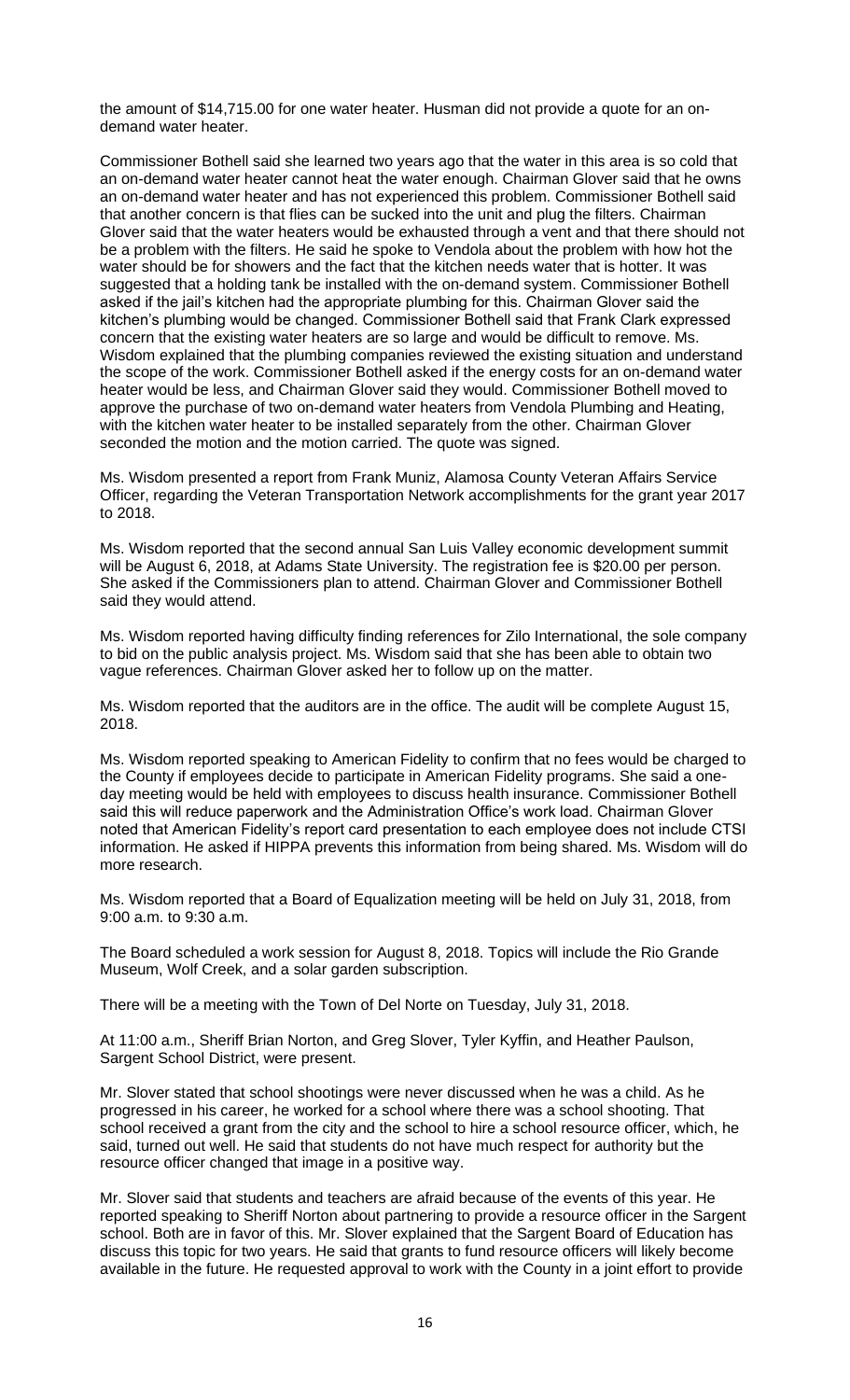a resource officer at Sargent because the school cannot afford it by itself. Chairman Glover said a school resource officer is not a luxury item and the students need to be kept safe.

Commissioner Bothell asked if the amount of funding required had been determined. Sheriff Norton reported that a deputy could work half-time at the school and half-time for the County to give him or her a 40-hour-a-week position for the four-day school week. The fifth day of the week could be worked for the County. Another option would be to hire the deputy to work only for the school and follow the school's schedule.

Sheriff Norton noted that there can be issues with a school resource officer liking the work at the school, but not liking work on the road. He said this causes turn over.

Sheriff Norton explained that training for a resource officer costs approximately \$2,000.00 for a 40- to 80-hour class. He stated that the number of calls to the school increased during the 2016- 2017 school year, and increased again in 2018. He said a resource officer would be a benefit.

Chairman Glover asked if the resource officer would attend sports practices. Mr. Slover said this is probably not necessary.

Sheriff Norton recommended that the resource officer work with the school counselors in order to learn the students. He said if the resource officer at the school changes, it is difficult for the new officer to get to know the students.

Commissioner Bothell asked if someone could be hired to work on the school's schedule. Sheriff Norton said the right personality needs to be found. He said some people like to work with students. He also said that good information comes from working with the students. He recommended that a full-time deputy be hired who would work on the road the fifth day of the week and during the summer. Commissioner Bothell recommended that the resource officer take the same vacations the school takes. She asked if the school could pay half the officer's salary and benefits, noting that the cost of benefits is approximately 20 percent more than the salary.

Mr. Kyffin noted that parents are more comfortable with hiring a school resource officer than with arming teachers and staff. He said the board of education wants to work in partnership with the Sheriff's Office. He also noted that Sargent and Sangre de Cristo are targets for lone-wolf attacks. Ms. Paulson said that arming teachers is not an option and would be a distraction. Commissioner Bothell said a school resource officer is a good idea, especially if the school is willing to help pay for the position.

Sheriff Norton said that school shootings are a hot topic and that funding will be freed up to address the issue. He said the issue has been discussed for 16 years, noting that the response time to Sargent is 17 minutes; shootings happen in a matter of three to five minutes. Ms. Paulson stated that the board of education will set aside funding for a resource officer for three to five years, in which time other funding may become available. She also suggested the possibility of proposing a mill levy to fund the position. Commissioner Bothell asked if grants are currently available. Mr. Kyffin said grants are not available at this time, but the board of education is looking into the matter. He said the board of education would meet and provide the BOCC with firm costs.

Chairman Glover said that this is very doable and a resource officer is needed now. Commissioner Bothell asked if the officer can be hired by the time school starts. Ms. Paulson said the school would like the officer to start when school starts. Sheriff Norton said he can assign a deputy to the school on a day shift, until the 2019 budget is set. Sheriff Norton noted that if this is done for the Sargent school, the Monte Vista middle school may also request a resource officer. He explained that Sargent and the Monte Vista middle school are the only schools in the County that are not protected by a municipal police force. He expressed concern that there is armed security in the courthouse, but not in the schools.

Chairman Glover stated that he will take the issue to Larry Crowder and Scott Tipton. Commissioner Bothell asked if a Department of Local Affairs grant might be available to fund the position. Ms. Wisdom said she did not think so, because this is an operational position and DOLA does not make grants for operations.

Mr. Kyffin asked if the school could provide half the resource officer's salary up front, and when the County budget is set, the County could provide the other half. Chairman Glover said this could be explored. Ms. Wisdom said an intergovernmental agreement would be needed in order to determine how billing would be done. She said the agreement should also include the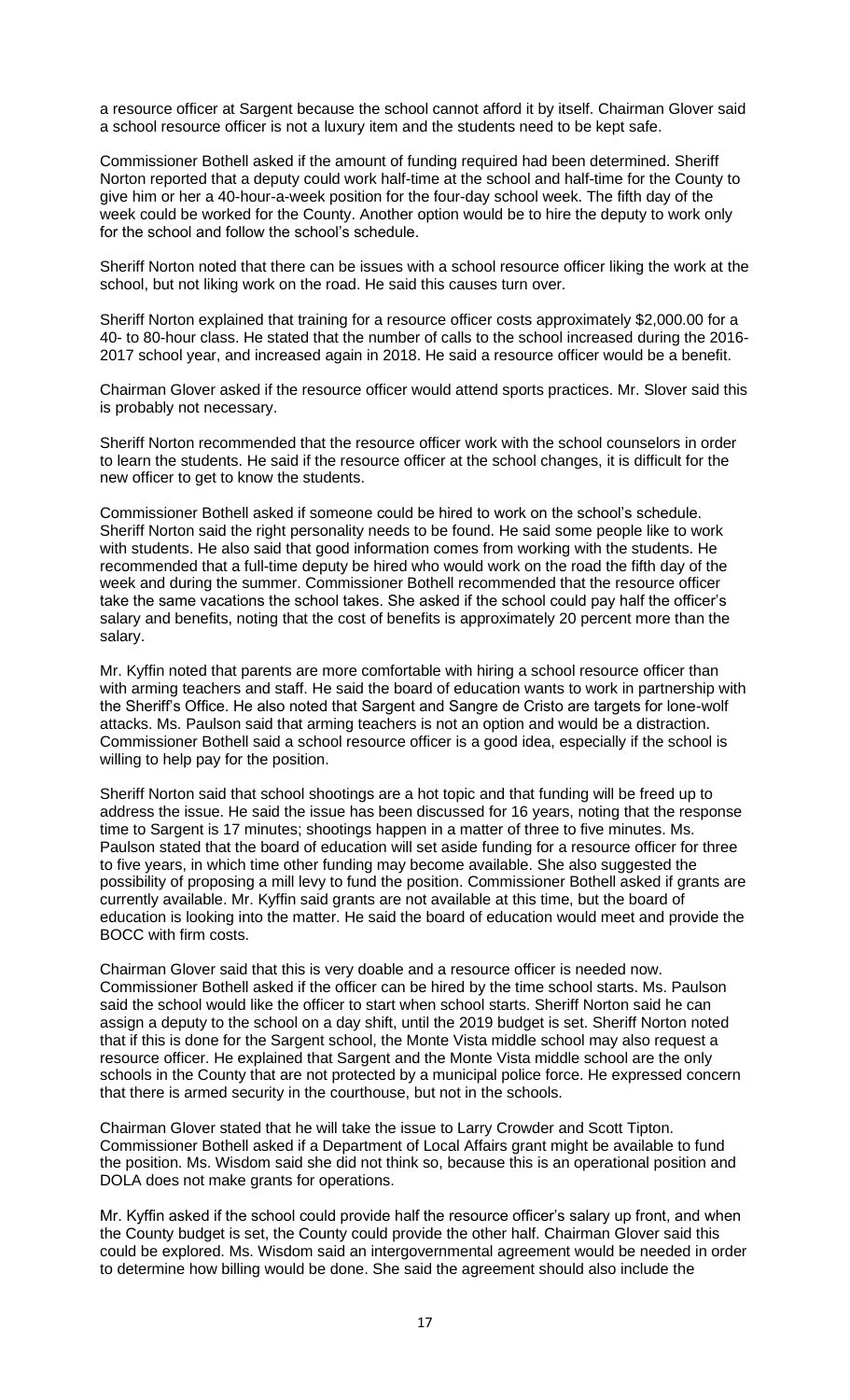benefits to be provided to the officer, as well as how the officer would be terminated if that became necessary. Mr. Kyffin said the board of education would review other IGAs.

Chairman Glover said that school starts on August 20, 2018. Commissioner Bothell said she would like to see a school resource officer at the school on the first day. Ms. Wisdom noted that the next BOCC meeting will be on August 15, 2018, and this could be approved at that meeting. Sheriff Norton said it may be hard to hire a deputy that quickly; he will discuss the position with two deputies who might be interested. Ms. Paulson said a special board of education meeting could be called, and Commissioner Bothell said that a work session could also be scheduled. Ms. Wisdom added this topic to the August 8, 2018, work session (9:00 a.m.). Sheriff Norton will contact other sheriff's departments to find sample IGAs.

At 11:45 a.m., the Board conducted its annual jail inspection.

At 12:15 p.m., the meeting adjourned.

Attest:

Gene Glover, Chairman and Chairman and Chairman and Chairman and Clerk of the Board Chairman of the Board Chairman of the Board

BOARD OF EQUALIZATION HEARING

State of Colorado (1996) ss County of Rio Grande )

The Board Equalization of Rio Grande County met in session on Tuesday, July 31, 2018. Members present were Chairman Gene Glover, Commissioner Suzanne Bothell, Commissioner Karla Shriver, County Administrator and Acting Clerk of the Board, Roni Wisdom.

\_\_\_\_\_\_\_\_\_\_\_\_\_\_\_\_\_\_\_\_\_\_\_\_\_\_\_\_\_\_\_\_\_\_\_\_\_\_\_\_\_\_\_\_\_\_\_\_\_\_\_\_\_\_\_\_\_\_\_\_\_\_\_\_\_\_\_\_\_\_\_\_\_\_\_\_

At 9:00 a.m., Chairman Glover called the Board hearing to order. The Pledge of Allegiance was said.

THIS MATTER came before the Rio Grande County Board of Equalization for a hearing on the petition of Chad D. Shepherd and Heather D. Shepherd appealing the Rio Grande County Assessor's valuation of petitioner's property located at 52 Rio Vista Circle and 92 Rio Vista Circle, South Fork, Colorado, addressed on Schedule No. 2135204011 and Schedule No. 2135204014 respectively. The subject properties consist of vacant land.

Chad D. Shepherd represented himself. The County Assessor's office was represented by Tim Carden with Dale Trujillo and Jennifer J. Mondragon, Assessor, also present.

At the request of Commissioner Glover, Tim Carden presented first. His presentation stated the following:

- It was the Assessor's duty to determine the Market value of the subject properties for ad valorem tax purposes as of June 30, 2016.
- The property is presently zoned commercial but could be zoned residential. Mr. Carden valued the properties using residential comparable sales as there are insufficient comparable commercial sales to determine the commercial zoning effect on the value. He believe the highest and best use of the properties is residential.
- Mr. Carden inspected the property on May 21, 2018, and again on July 24, 2018. Sales of comparable properties were identified from public databases and inspected on July 24, 2018.
- Mr. Carden stated that all sales follow a rigorous sales confirmation process to determine that the property was sold at an arm's length, market value. He noted that only sales that qualify as market value transactions were selected as comparable sales.
- Mr. Carden stated that as of June, 2016, there were 221 vacant lots for sale in the South Fork area, with a median number of sales per month of two indicating an oversupply of vacant lots, which created a sellout period of nine years and three months as of the appraisal date.
- The properties purchased by Mr. Shepherd were owned by a non-profit organization who received them as a donation. The purchase of these three lots on May 18, 2016, were determined to be un-representative of the current land market, based on comparable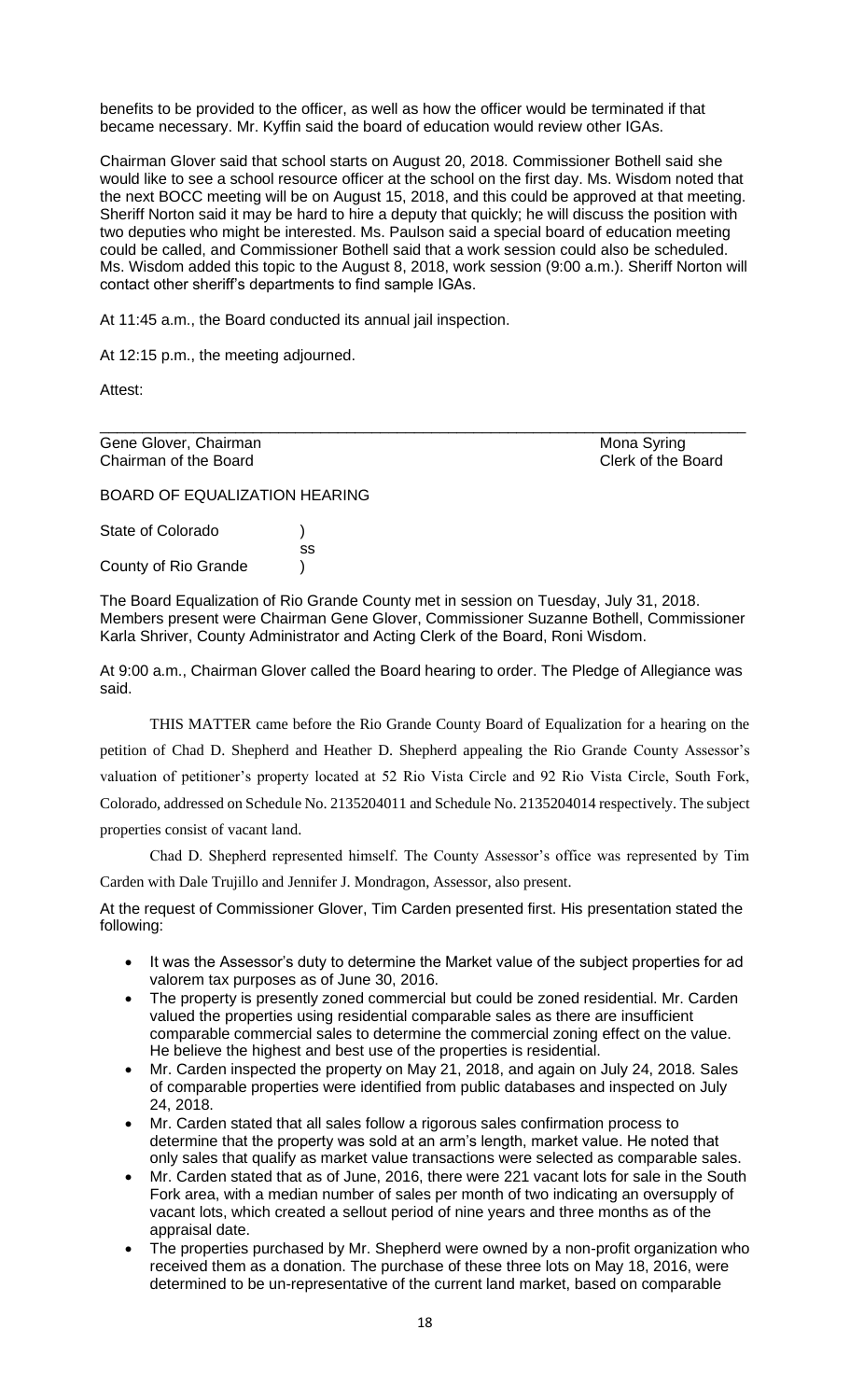sales. Two lots opposite the subject, were sold on April 14, 2016 for \$15,000. During sales confirmation process in 2016, the sellers admitted to selling the lots under duress due to health issues.

• Seven (7) comparable sales were identified and ranked relative to the subject. Based on the overall rank and the total number of changes, the three most comparable sales were 204 Bristlecone Drive, 159 Ute Trail (both inferior properties to the subject), and 234 Spruce Drive, (a superior property to the subject). The three most comparable properties had a range in un-adjusted sale price from \$17,500-\$29,500 per lot, supporting the equalization amount of \$22,100 per lot for the subject.

| Property              | <b>Access Road</b> |              | <b>Noise</b>                   |              | View                       |      | Size (acres per lot)          |              | Overall        | Total          | Sale                |            |
|-----------------------|--------------------|--------------|--------------------------------|--------------|----------------------------|------|-------------------------------|--------------|----------------|----------------|---------------------|------------|
|                       | Descripti<br>on    | Rank         | Descripti<br>on                | Rank         | Description                | Rank | Descripti<br>on               | Rank         | Rank           | Changes        | Amount<br>(per lot) | Sale Date  |
| 204 Bristlecone<br>Dr | Dirt Road          | $\Omega$     | Traffic<br><b>Noise</b>        | $\mathbf 0$  | Open<br>mountain           | 0    | 0.11                          | $-1$         | $-1$           | $\mathbf{1}$   | 23,500              | 3/29/2016  |
| 159 Ute Tr            | Dirt Road          | $\Omega$     | Traffic<br><b>Noise</b>        | $\Omega$     | Enclosed -<br><b>Trees</b> | $-1$ | 0.25<br>$(Each - 2)$<br>lots) | 0            | $-1$           | 1              | 17,500              | 2/23/2016  |
| Subject               | <b>Dirt Road</b>   | 0            | <b>Traffic</b><br><b>Noise</b> | 0            | Open<br>mountain           | 0    | 0.31                          | 0            | 0              | 0              | 22,100              | 6/30/2016  |
| 234 Spruce Dr         | Paved<br>Road      | $\mathbf{1}$ | Traffic<br><b>Noise</b>        | $\mathbf 0$  | Open<br>mountain           | 0    | 0.28                          | 0            | $\mathbf{1}$   | $\mathbf{1}$   | 29,500              | 2/8/2013   |
| 98 Mesa St            | Dirt Road          | $\Omega$     | Light<br>Traffic               | $\mathbf{1}$ | Open<br>mountain           | 0    | 0.56                          | $\mathbf{1}$ | $\overline{2}$ | $\overline{2}$ | 21,600              | 2/18/2014  |
| 81 Woodchuck Dr       | Paved<br>Road      | 1            | Traffic<br><b>Noise</b>        | $\Omega$     | Open<br>mountain           | 0    | 0.55                          | $\mathbf{1}$ | $\overline{2}$ | $\overline{2}$ | 18,000              | 12/19/2013 |
| 469 Conifer Dr        | Paved<br>Road      | 1            | Traffic<br><b>Noise</b>        | $\mathbf 0$  | Open<br>mountain           | 0    | 0.51                          | 1            | $\overline{2}$ | $\overline{2}$ | 35,500              | 5/12/2014  |
| 284 Sawmill St        | Paved<br>Road      | $\mathbf{1}$ | Light<br>Traffic               | $\mathbf{1}$ | Open<br>mountain           | 0    | 0.45                          | 1            | 3              | 3              | 18,000              | 5/24/2016  |

Table 1. Qualitative Analysis of Comparable Sales.  $-1$  = inferior,  $0$  = the same,  $1$  = superior to subject.

Mr. Carden concluded that based on the comparable sales of vacant lots within the time frame, the equalization value of \$22,100 per lot is supported by the market. His recommendation to the Board of Equalization is to deny Mr. Shepherd's appeal and uphold the Assessor's adjusted 2018 total value of \$22,100 for 2135204011 and \$44,200 for 2135204014.

Commissioner Glover then asked Mr. Shephard for his comments. Mr. Shephard responded that he has had the lots for sale for \$9,000 with one lot for sale for \$7,000 and has not had any interest. When he purchased the lots, his taxes were \$900 and now they will go to \$1,600. His hope was to purchase the lots and build a vacation home on them. Now he feels that, unless the values are reduced, he will need to sell them as he cannot afford the taxes. He mentioned that there are several land owners around him that are trying to sell their lots but are not able to sell them either.

Mr. Shepherd brought pictures for the Commissioners to review, stating that his views were not good except to the north. There are RV storages, campers, and trailers, and the Lazy Bear Cabins in front of his lots and that no one will want to purchase them with those views.

Mr. Shepherd stated that if property values for vacant land continue to rise, it will drive people away from Rio Grande County. He expressed frustration that if he built a \$100,000 home on the property that his taxes would go down. Mr. Carden explained that was because of the assessment rate of residential versus vacant land, which is set in statute and mill levies could only change by a vote of the people.

Commissioner Shriver asked if the lots had power. Mr. Shepherd said there is power but that a meter set had not been set. He also mentioned that he drove 11 hours to be here for the hearing as this is very important to him.

Commissioner Bothell asked if his plan for building a cabin has changed. Mr. Shepherd said it would depend on today's decisions.